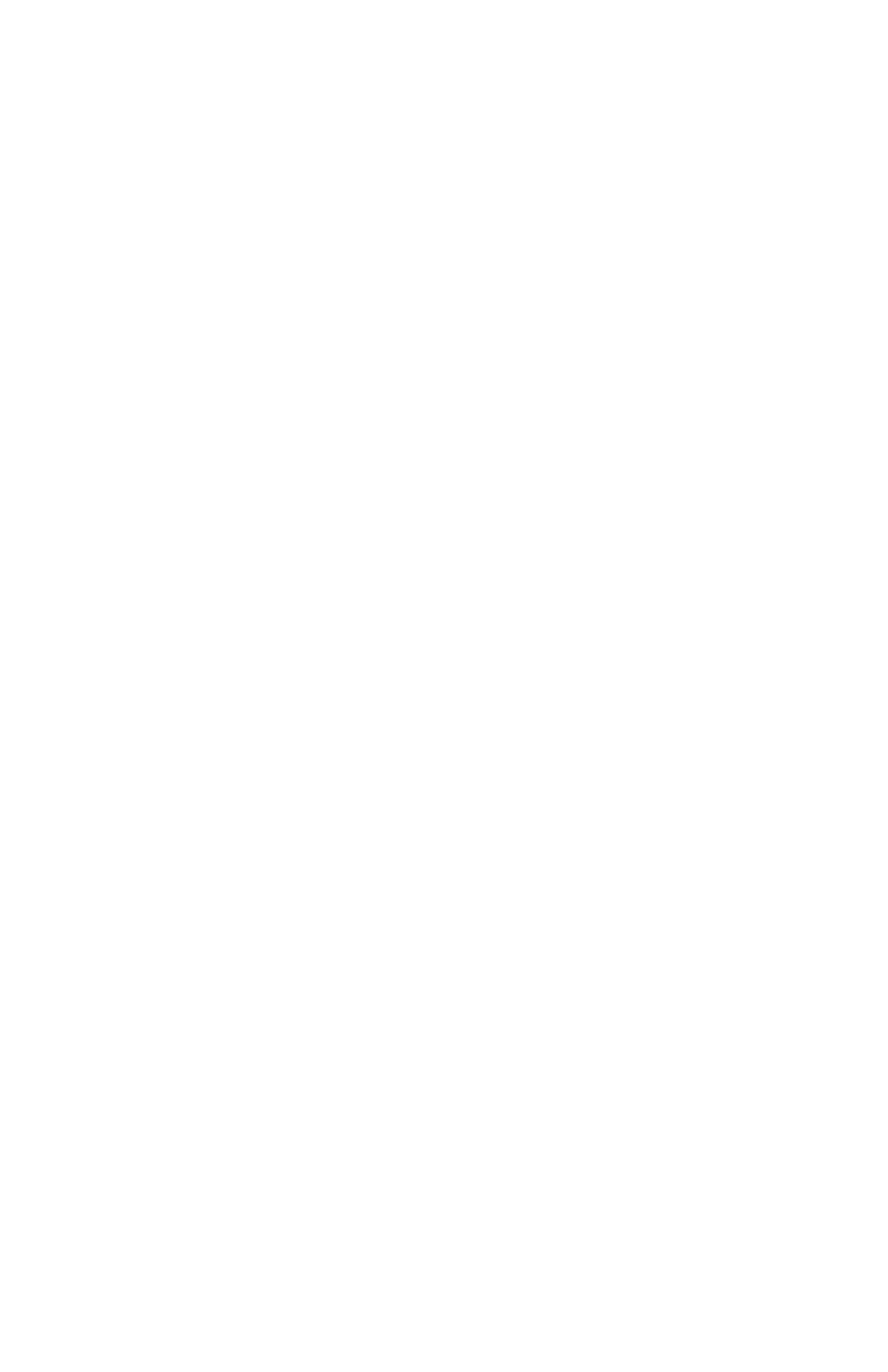## **The Great Abomination OR HOW DO I LOOK?**



**Addressed Especially To Christian Women** 



**By** 

**Elsie F. Connelly** 

**FAITH PUBLISHING HOUSE** 

*Digitally Published by*  **THE GOSPEL TRUTH <www.churchofgodeveninglight.com>**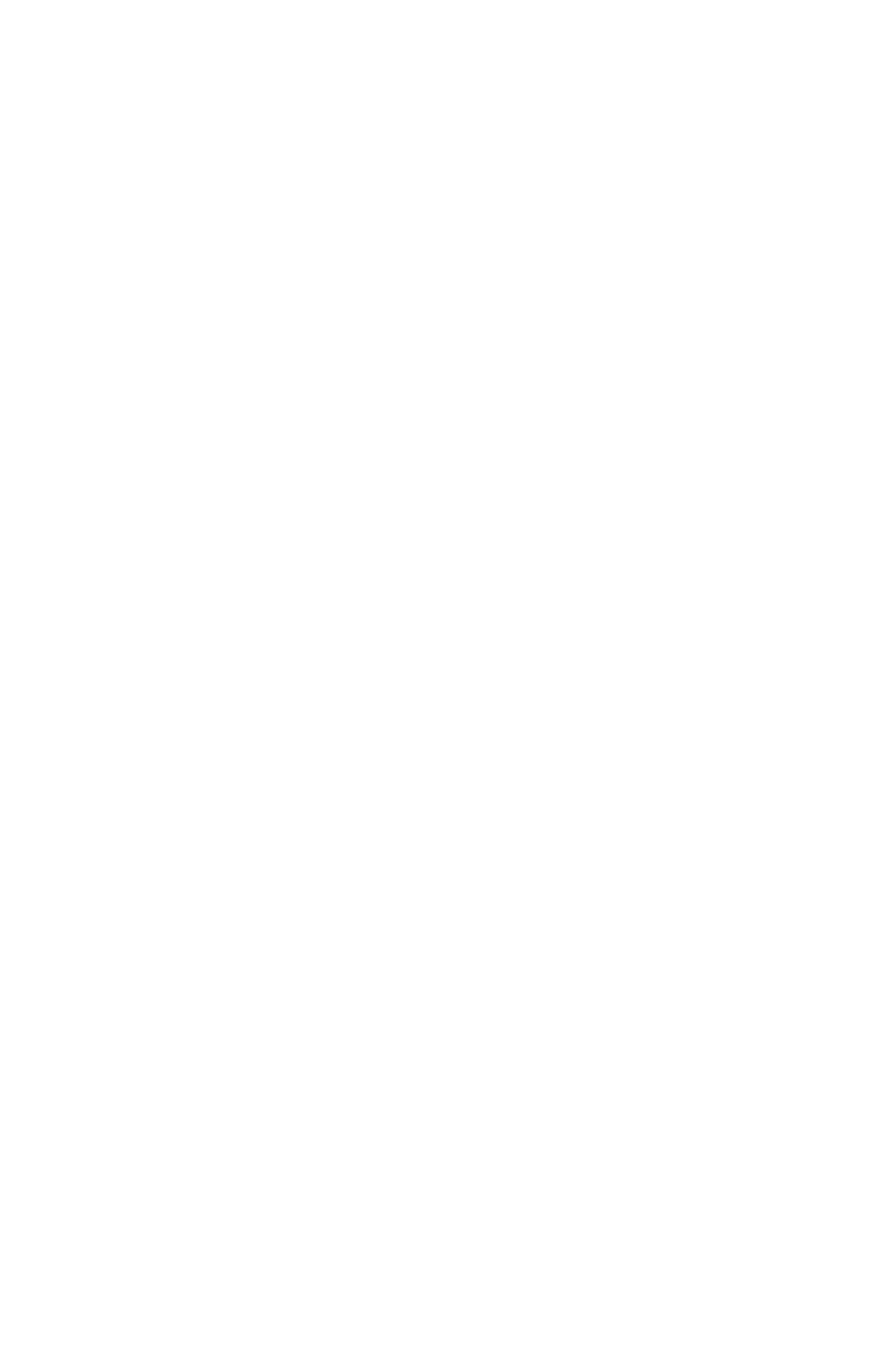## **Introductory**

In submitting to our readers this, which we feel to be a most timely discussion of a subject that is of universal interest and importance, we have endeavored to present our subject in the clear light of God's Word; not in a spirit of censure or unkind criticism, but in a spirit of loving helpfulness, in the hope of calling the attention of our reader to instructions contained in the Word of God which hitherto, for some reason, seem to have been largely overlooked and almost wholly disregarded. As in God's Word we find the instructions to which we herein refer given unto God's people, it is primarily to them—the Church, God's called-out ones—that the following message is offered with the feeling that for them to know His will should be but to obey it.

We further hope that by the unsaved ones, who may perchance to read in the following pages may be found a message of salvation.

If through this humble effort to faithfully serve the Master, we shall succeed in causing some soul to seek a closer fellowship with Him and a more perfect submission to His will, we shall feel that we have labored not in vain. To this end, and that God's name may be honored and glorified, we prayerfully submit the following pages.

—Mrs. Elsie F. Connelly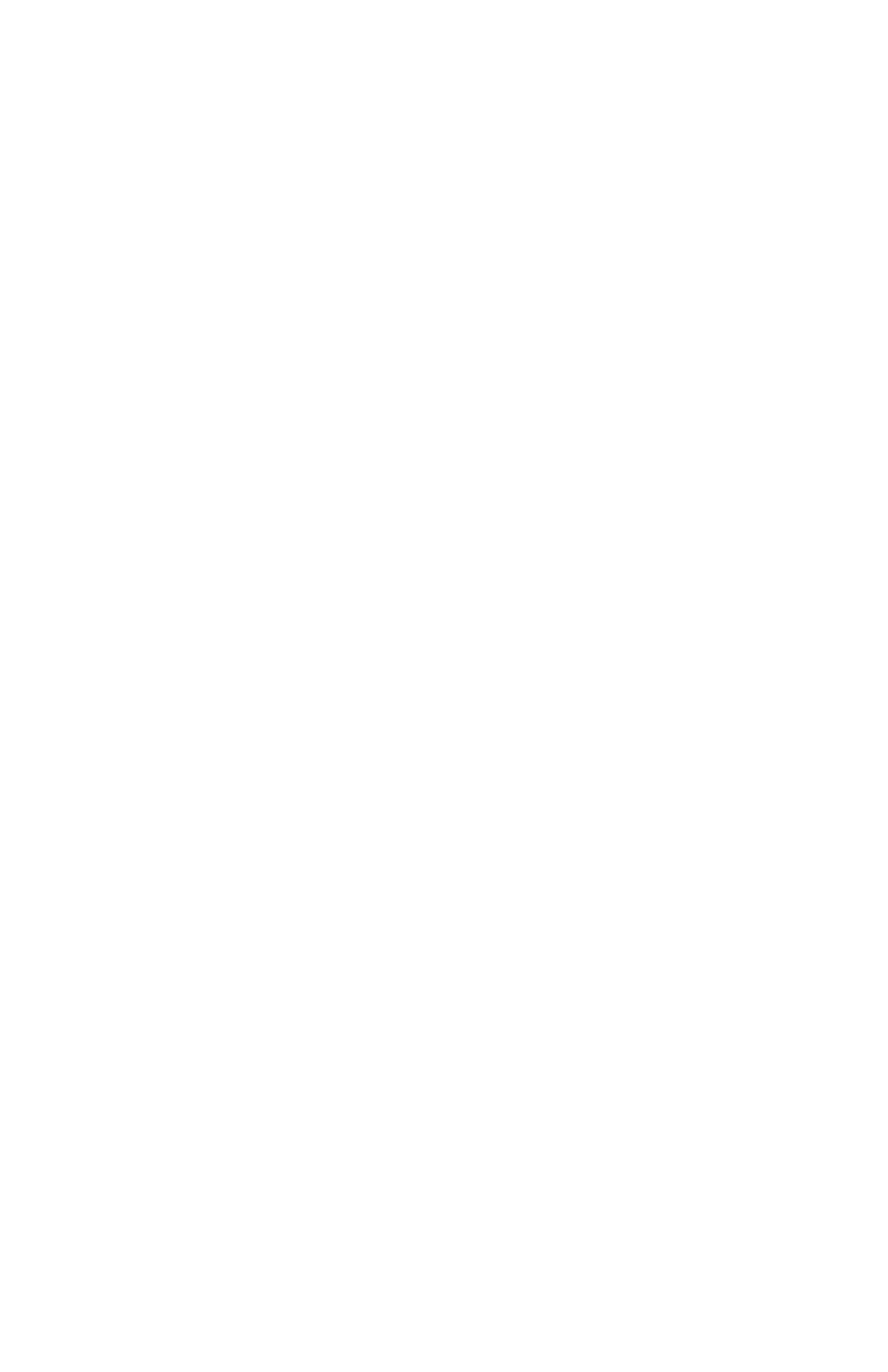## **A Great Abomination**

 "How do I look?" is an oft repeated question, and one that is fraught with much concern on the part of the questioner in this day of fashion's rule and beauty's sway, when such great stress is laid upon the importance of one's personal appearance as a factor conducive to one's success or failure, not only in society but also in the business world. Too often it is to the outward appearance to which the inquirer alludes, and of which the opinion of some person is desired. Too seldom is the question addressed to Almighty God. Too careless is the world as to His opinion, seeking only the approval of men. Hence, in order to win this approval, too many lives are ordered according to man's opinion in matters of conduct and outward appearance rather than according to God's Word, for truly "The Lord seeth not as man seeth; for man looketh on the outward appearance, but the Lord looketh on the heart" (1 Sam. 16:7). The truth of this Scripture is continually in evidence before us, and it should be our desire as Christians always to please the Lord in all things that we may remain in His favor and be heard when we call upon Him, for **"Whatsoever we ask, we receive of Him,**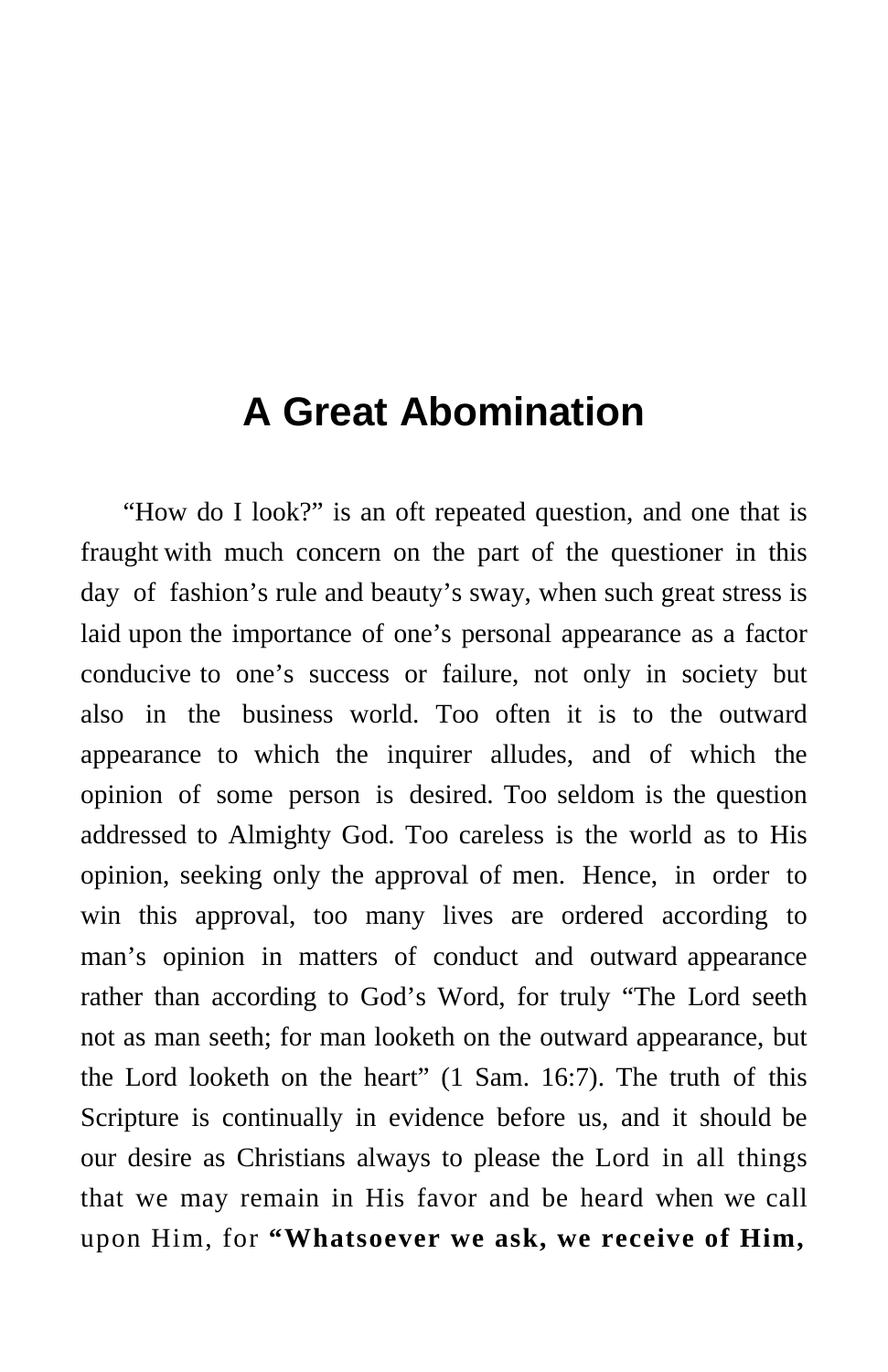**because we keep His commandments, and do those things that are pleasing in His sight"** (1 John 3:22). Therefore, it behooves the Christian to ask of the Lord this question, "How do I look?" with the earnest desire that His opinion be made clearly manifest, and that as He looks upon the heart He shall find it pleasing to His sight. But, Christian reader, had it ever occurred to you that our heavenly Father is greatly concerned about the outward appearance of His children, also; and if we would be pleasing in His sight He must find in our hearts a willingness to obey His instructions, a desire to know and to do His will, to deny ourselves and follow Him even in the matter of our outward appearance, although in so doing we may fail to please men? The apostle Paul understood the great necessity of pleasing God as he wrote, "Do I seek to please men? for if I yet pleased men, I should not be the servant of Christ" (Gal. 1:10). There is nothing foolish or useless in God's commands, however simple they may seem to one who reads them, and a seemingly insignificant thing with men may be a thing of great importance with God, for He has a great and mighty purpose in all His dealings with His people while they remain here upon earth. Upon carefully considering the matter we find that the outward appearance is largely indicative of the condition of the heart. Thus considered, we find that God in His Word refers often. not to the form and features with regard to which we have little or no choice or responsibility, but rather to the clothing and the wearing of the hair, things in which we may exercise our own will and desire. God has given attention to these particulars in dealing with the first of His **creation, Adam and Eve**; later with His **chosen people,**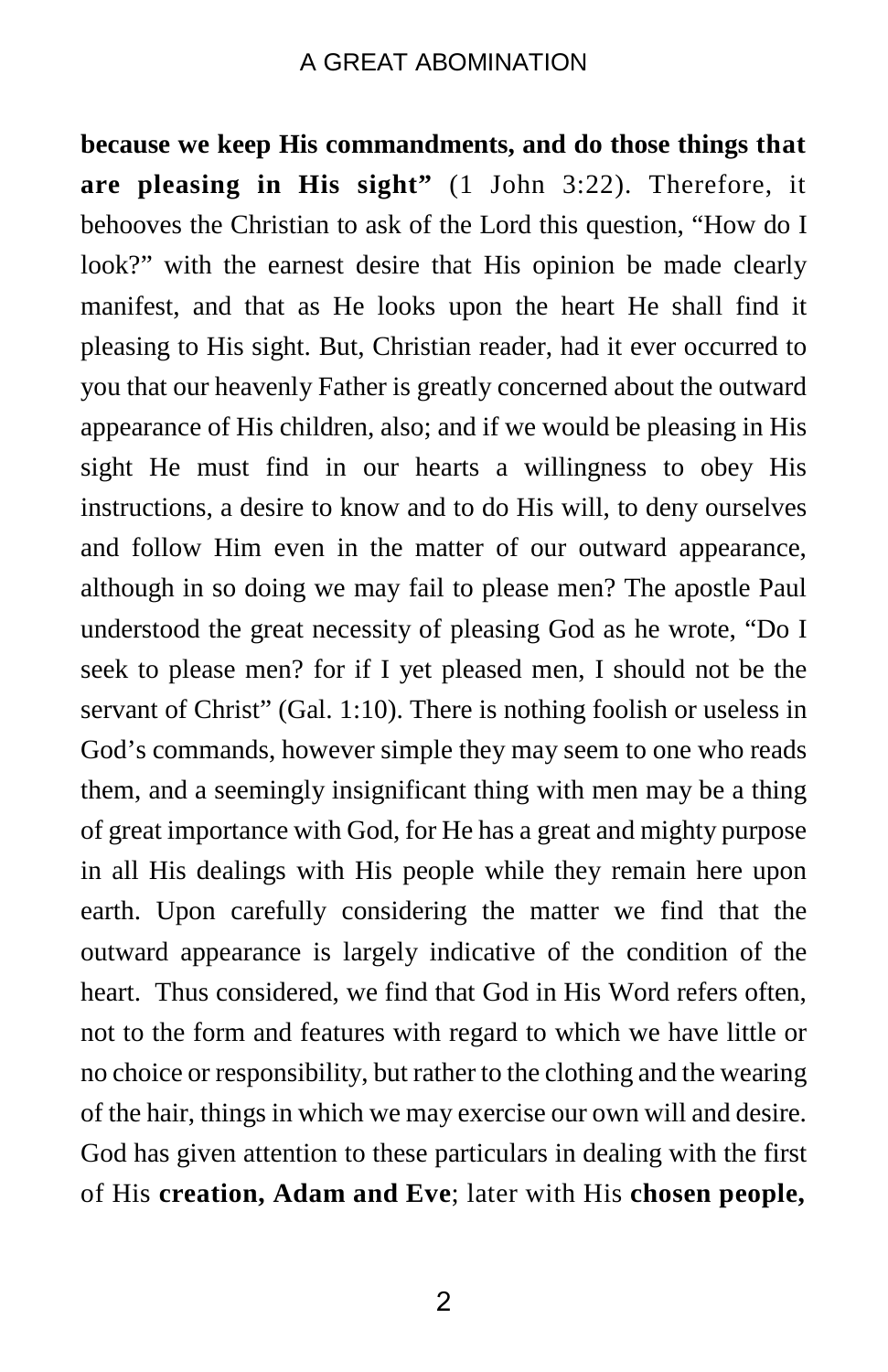**Israel**; and lastly with His **children, the Church**, those who are born of the Spirit of God.

#### **God Provides For Our Needs**

As an earthly father and his children typify the heavenly Father and His people, so the temporal needs likewise typify spiritual needs; and as provision for the needs of the physical body suggests a similar provision for the needs of the soul, we find in God's Word many comparisons and likenesses between the earthly father and the heavenly Father in parental care and in dealing with their own. Now, we know that the prime necessities of both the earthly children and the spiritual children are food and clothing. As to the first of these necessities we find that before God created Adam, our physical forefather, He had already provided the food necessary for the physical body as recorded in Gen. 1:27-29: "So God created man in His own image, in the image of God created he him; male and female created he them. And God blessed them, and God said unto them, Be fruitful and multiply, and replenish the earth, and subdue it: and have dominion over the fish of the sea, and over the fowl of the air, and over every living thing that moveth upon the earth. And God said, Behold, I have given you every herb bearing seed, which is upon the face of all the earth, and every tree, in the which is the fruit of a tree yielding seed; to you it shall be for meat." "And the Lord God planted a garden eastward in Eden; and there He put the man whom He had formed. And out of the ground made the Lord God to grow every tree that is pleasant to the sight, and good for food; the tree of life also in the midst of the garden, and the tree of knowledge of good and evil. And the Lord commanded the man, saying, Of every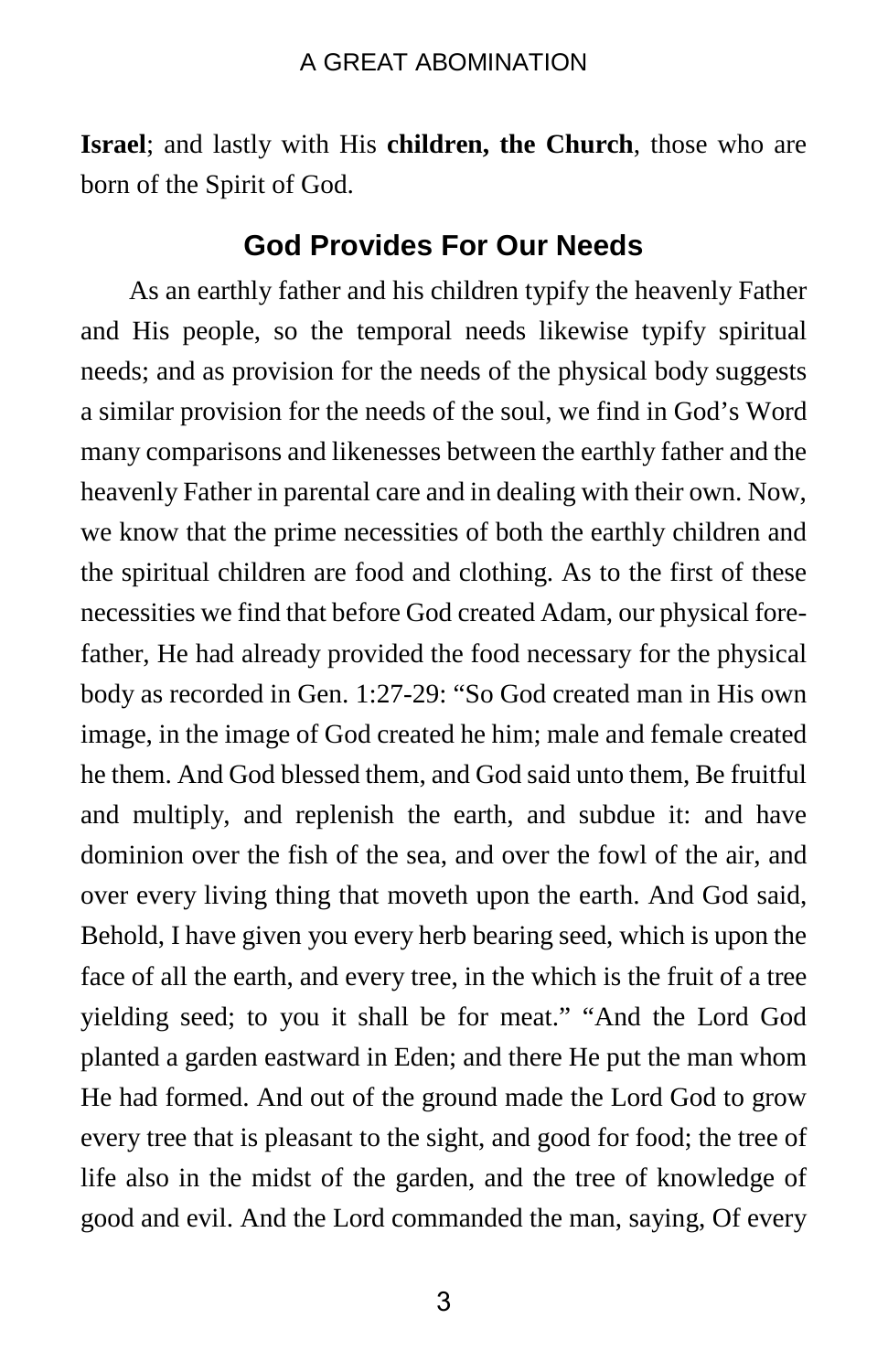tree of the garden thou mayest freely eat: But of the tree of knowledge of good and evil, thou shalt not eat of it: for in the day that thou eatest thereof thou shalt surely die" (Gen. 2: 8, 9, 16, 17). Eve shared with Adam these things which God had created for food, but as yet no covering had been provided for their bodies as there was no such need. As "God created man in his own image," and as man was made after the likeness of God (Gen. 1:26) and therefore was without sin, "God saw everything that he had made, and, behold, it was very good" (Gen. 1:31), "And they were both naked, the man and his wife, and were not ashamed" (Gen. 2:25). In the original state of "goodness" the thing created had no need to be covered from the eyes of its Creator, and there was not so much as a layer of clothing between man and his God. However, as it was soon needed let us here consider—

#### **Clothing – It's Origin, Need and Provision**

When temptation came to Adam and Eve and they doubted God's Word, "In the day that thou eatest thereof thou shalt surely die," referring to the tree of knowledge of good and evil, and believed the serpent's lie, "Ye shall not surely die," (Gen. 3:4) thereby committing the **sin of unbelief** of God's Word which led to the **sin of disobedience** in partaking of the fruit (Gen. 3:6), their eyes were opened; they realized their condition, and attempted to cover their bodies which they had now "covered" with sin, with another covering which was the work of their own hands. "And they sewed fig leaves together, and made themselves aprons" (Gen. 3:7). **In the sight of God this covering was insufficient, as man's attempt to cover his sin by his own good works always has been,** 

4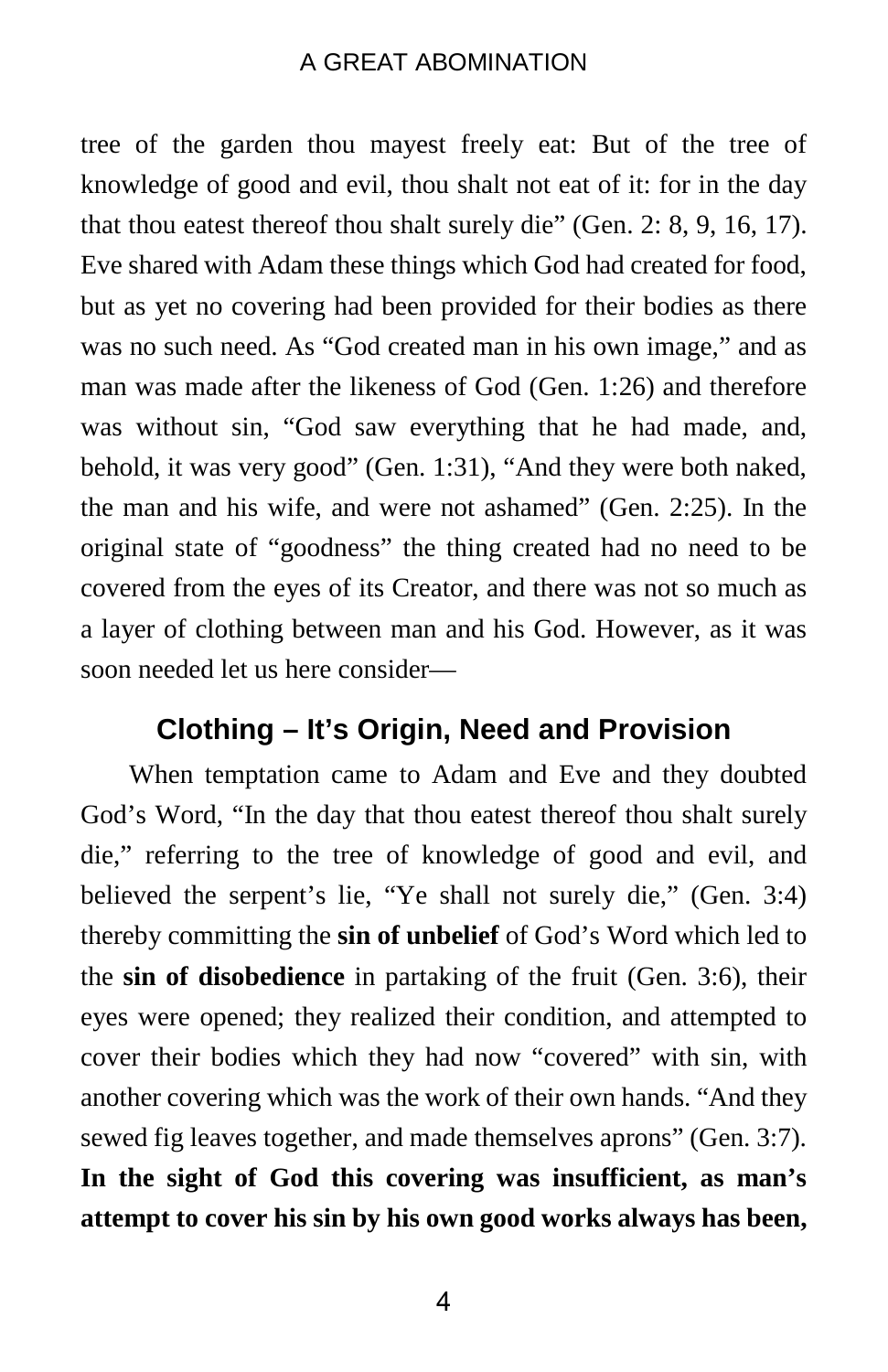## **is now, and always will be, "For by grace are ye saved through faith; and that not of yourselves, it is the gift of God. Not of works, lest any man should boast"** (Eph. 2:8, 9).

Neither could they hide themselves from God. "And they heard the voice of the Lord God walking in the garden in the cool of the day: and Adam and his wife hid themselves from the presence of the Lord God amongst the trees of the garden. And the Lord God called unto Adam, and said unto him, Where art thou? And he said, I heard thy voice in the garden, and I was afraid because I was naked; and I hid myself" (Gen. 3:8-10). God saw and had pity upon their sinful condition and met the physical need by slaying animals, and "Unto Adam and to his wife did the Lord God make coats of skins, and clothed them" (Gen. 3: 21). Here we find recorded the first sacrifice and shedding of innocent blood for the sins of the guilty, which typifies the sacrifice of the Lamb of God, Christ Jesus, and the shedding of His blood for the sins of all men, "For all have sinned," (Rom. 5:12) and as through this first sacrifice coverings were provided for the sinful bodies of Adam and Eve, so through the sacrifice of the Lamb of God a covering of righteousness is provided for the sinful soul of every one who will accept it. **The only garment that can ever cover our sin is the one that God provides through the sacrifice of His Son, Christ Jesus**. And how much we shall need that garment when we shall come into His presence! Referring to that time in the parable of the marriage feast that a certain king made for his son, Jesus said, "And when the king came in to see the guests, he saw there a man which had not on a wedding garment: And he saith unto him, Friend, how camest thou in hither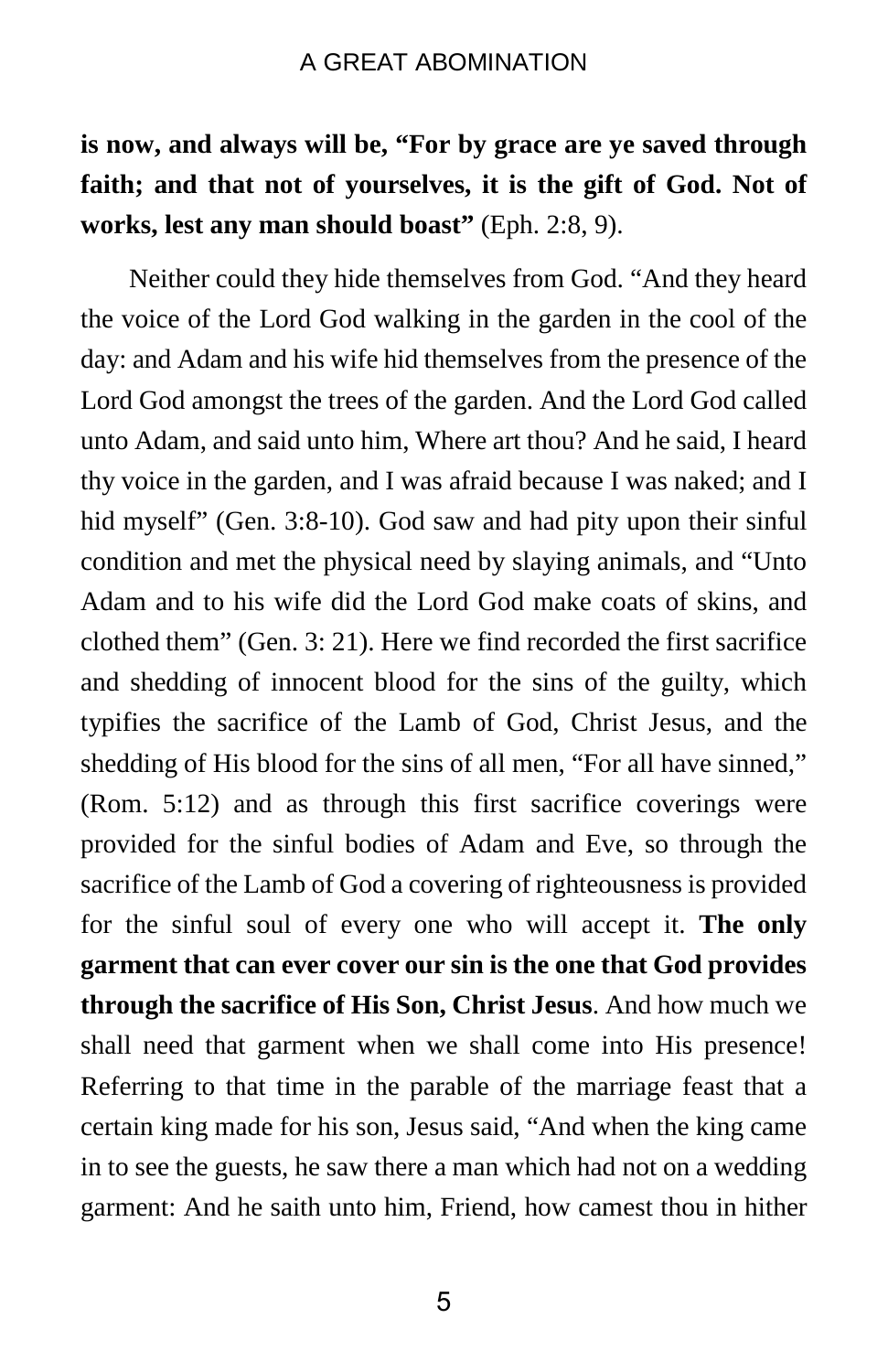not having a wedding garment? And he was speechless. Then said the king to the servants, Bind him hand and foot, and take him away, and cast him into outer darkness; there shall be weeping and gnashing of teeth" (Matt. 22:2-13). And so shall every soul be speechless that shall come into the presence of Almighty God in the judgment without having his sin covered. Therefore the Lord warns, "I counsel thee to buy of me . . . white raiment that thou mayest be clothed and that the shame of thy nakedness do not appear" (Rev. 3:18). Indeed "Blessed is he whose transgression is forgiven, whose sin is covered" (Ps. 32:1). "Let us be glad and rejoice, and give honour to him: for the marriage of the Lamb is come, and his wife hath made herself ready. And to her was granted that she should be arrayed in **fine linen, clean and white: for the fine linen is the righteousness of saints"** (Rev. 19:7, 8; Rev. 7:13-15). That righteousness is **Christ**, **"For he hath made Him to be sin for us, who knew no sin; that we might be made the righteousness of God in him"** (2 Cor. 5:21). "But of him are ye in Christ Jesus, who of God is made unto us **wisdom**, and **righteousness**, and **sanctification** and **redemption**" (1 Cor. 1:30). Again we read, "But now the righteousness of God without the law is manifested . . .; Even the **righteousness of God** which is by faith of Jesus Christ unto all and upon all **them that believe**" (Rom. 3:21, 22). **"But put ye on the Lord Jesus Christ and make not provision for the flesh, to fulfill the lust thereof"** (Rom. 13:14). As this righteousness of the saints which is provided by God through the sacrifice of His Son Christ Jesus whose shed blood cleanses from all sin, IS THE ONLY SOUL-COVERING THAT GOD WILL RECOGNIZE, let us hasten to "put on Christ" as our covering, that we shall not be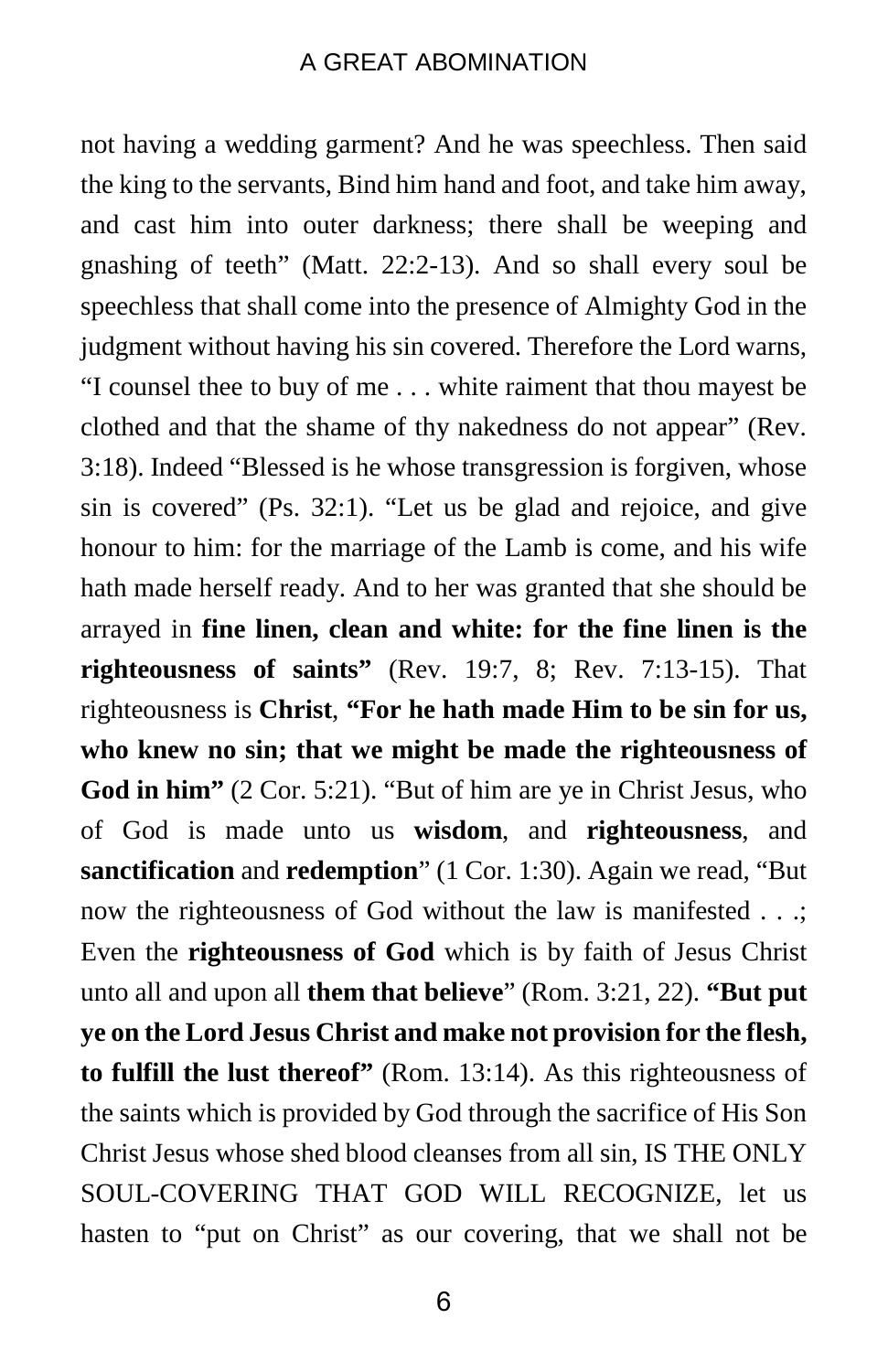ashamed at the coming of our King. Since God has so graciously and freely provided this covering for sin, he will be without excuse who shall come into the presence of God in the judgment without his sin being covered, and "shall be cast into outer darkness." As the Father in giving His Son, the Lord Jesus Christ, thus provided ample covering for our souls, He also in Christ provided the necessary food to sustain our spiritual life, as upon one occasion in answering the Jews Jesus said, "I am the bread of life: he that cometh to me shall never hunger; and he that believeth on me shall never thirst" (John 6:35).

Having considered the great need of spiritual clothing and food and having found them graciously provided in Christ by the heavenly Father for all who will be His children, and having noted His care in providing food for the physical body and later in clothing that body when man's sin made covering necessary, let us look further into the matter of—

#### **The Outward Appearance**

Searching the Scripture we fail to find that at any time since God made coats of skins for Adam and Eve, has our clothing and outward appearance been without significance or concern to our heavenly Father. This being true, every child of His who would keep His commandments and be pleasing in His sight, will find it profitable to his soul to listen and heed when God speaks concerning these things.

When God created the earth and the things therein, He created everything after its own kind, each separate and distinct from all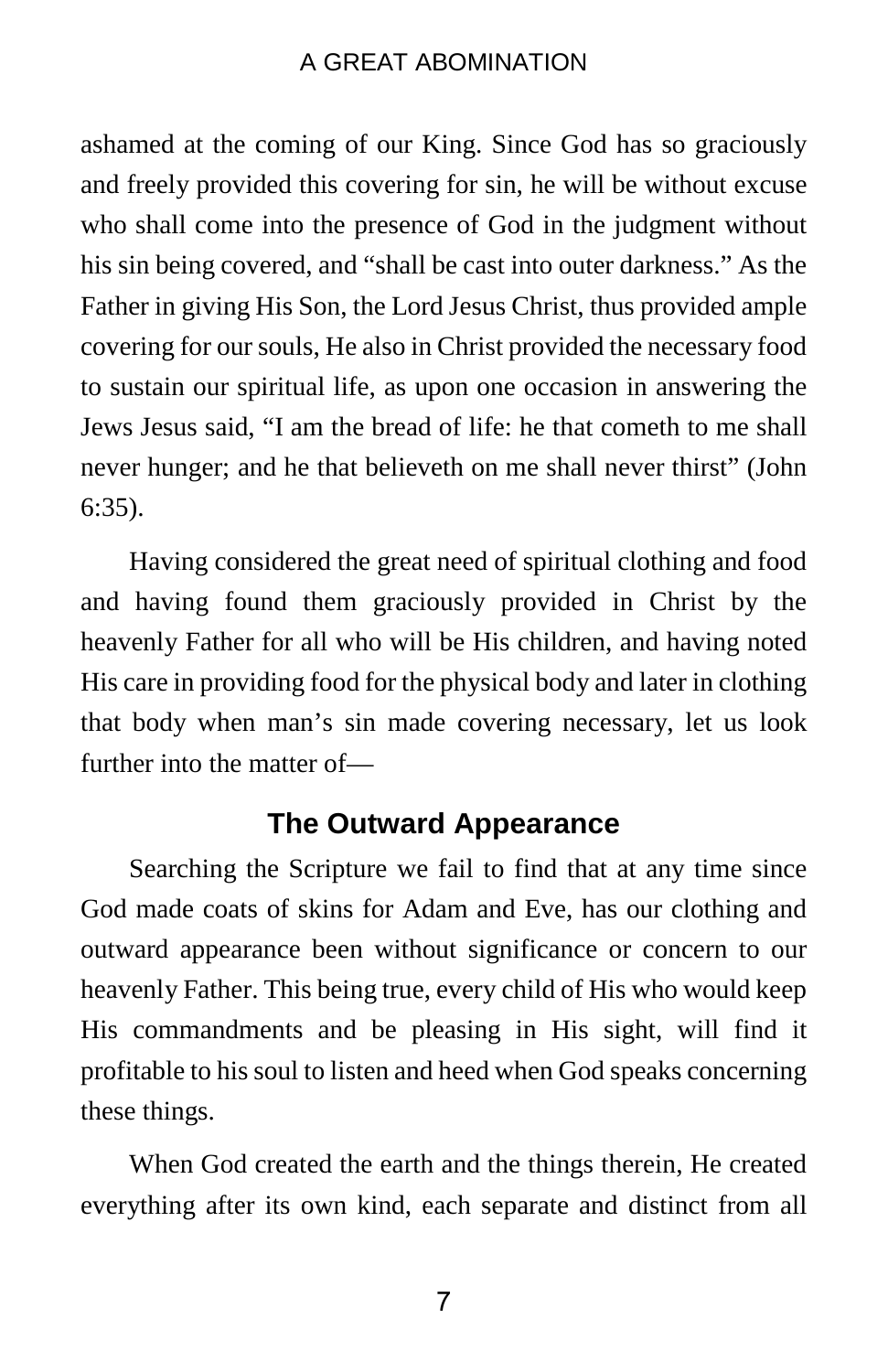things else and it was His intent and purpose that each thing so created should remain pure and undefiled; that is, unmixed with any other thing that was created, and He has so fixed the laws of nature that until the present day each class of plant and animal life continues to "bring forth after his kind" (Gen. 1:11, 12), each retaining its own distinguishing features. In none of His creatures except man do we find any effort to be, or to appear to be, different from the form in which it was created, each apparently contented to fulfill God's purpose in its creation. These lines of distinction in plant and animal life are typical of equally as positive distinctions between God's own people and the remainder of mankind, and He desires and expects His people to be quite as true to the type of their being as His new creation, **"For we are his workmanship, created in Christ Jesus** unto good works which God hath before ordained that we should walk in them" (Eph. 2:10). **"If any man be in Christ, he is a new creature"** (2 Cor. 5:17).

As the descendants of Adam and Eve greatly multiplied and all inherited the sinful nature of their fallen foreparents, the nations became exceedingly sinful until only a comparative few remembered God. These (Israel) He separated from among the nations for a great purpose, saying unto them, "Thou art an holy people unto the Lord thy God, and the Lord hath chosen thee to be a peculiar people unto himself, above all the nations that are upon the earth" (Deut. 14:2). Following this statement He gave most specific instructions as to their manner of living, not only with regard to keeping themselves as God's chosen people entirely separate from the nations who knew not God, but also with regard

8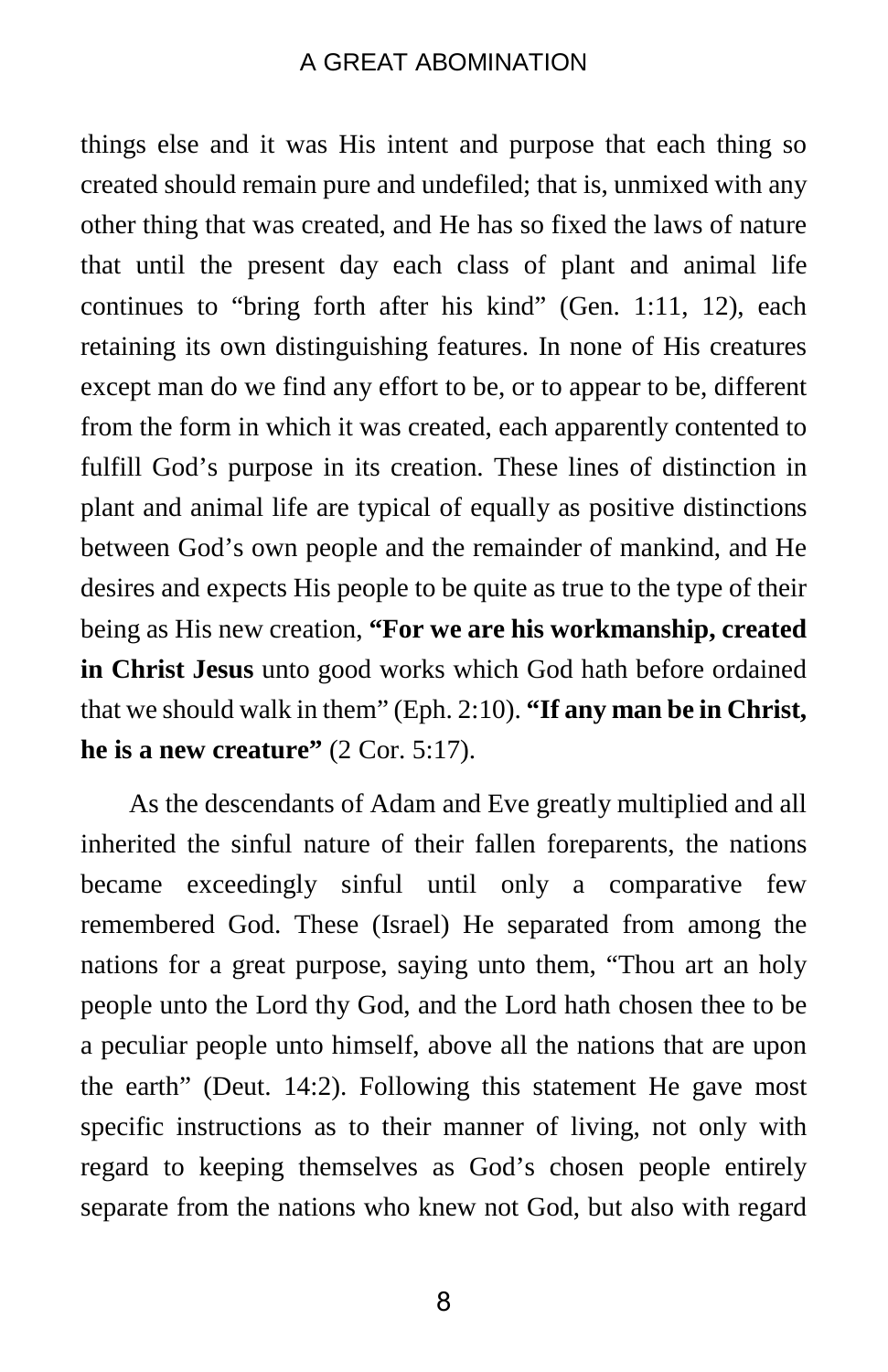to what some might consider but trivial matters, namely: their food and clothing. However, with God they were not trivial, but rather they were of great importance, for all pointed centuries ahead to a future "chosen people," **His church** of today. Giving each feature of His creation its true significance, and wishing each of His creatures to appear to be exactly what it was created to be, and in its true relation to all other creatures, and to be willing to fulfill God's purpose in its creation, He wished also that the men and the women of His chosen people should retain their proper relation to Himself, to each other, and to the Godless nations (the world): to Himself, that He might bestow His blessings upon them; to each other, that the relationship of husband and wife might show the relationship of God to Israel, and of Christ to the Church; to the outside nations (the world), that by being separate from them and set apart unto God they might at all times glorify Him and be used of Him for a great purpose. Therefore He made their clothing a distinguishing mark of their respective positions, and in addition to other instructions to Israel with regard to their apparel we find in Deut. 22:5 this command: **"The woman shall not wear that which pertaineth unto a man, neither shall a man put on a woman's garment, for all that do so are abomination unto the Lord thy God."** Although true that this command was given to God's people centuries ago, it is no less true that the distinguishing features of man and woman as they were created remain today in fact and should remain in appearance, and likewise the positions and relations in which God placed them. If in God's sight it was then an abomination for men and women to exchange garments and in so doing each assume the appearance of the other, thus denying the positions in which God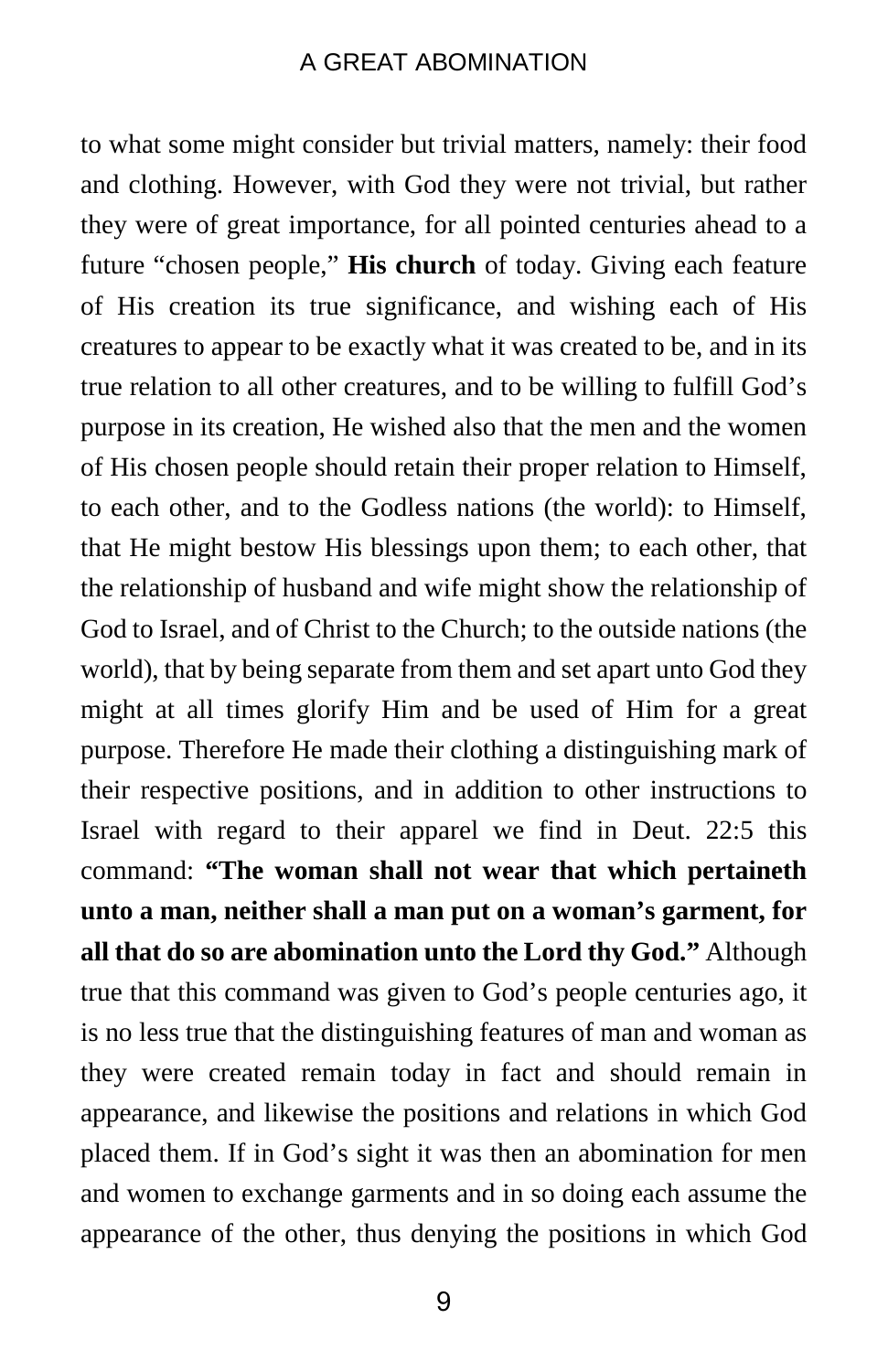has placed them and setting at naught His purpose in creating them, can we suppose that this same thing that is so commonly and so openly done in our midst today is any less abominable in the sight of God because it is done in "Christian" America? Alas! God is no respecter of persons (1 Pet. 1:17).

Since we have previously shown that **man's sin** was the origin of the necessity for the wearing of clothing, our clothing should in turn be a constant reminder of our sin and great need of a covering for that sin, which covering God has so graciously provided in Christ, as we have already found. Instead of our clothing being used as a medium for the expression of boldness and pride, it should be a constant urge to shamefacedness and humility. Returning to God's dealings with Israel as His chosen people of former times which typify the Church, His chosen people of today, let us notice His forceful language as He expressed His disapproval of the perversion of the use of their clothing to give expression to their pride. Read carefully His message to Israel through His prophet Isaiah:

"Moreover the Lord saith, **Because the daughters of Zion are haughty**, and walk with stretched forth necks and wanton eyes, walking and mincing as they go, and making a tinkling with their feet:

"Therefore the Lord will smite with a scab the crown of the head of the daughters of Zion and the Lord will discover their secret parts. [**He would remove their hair and their clothing**.]

"In that day the Lord will take away the bravery of their tinkling ornaments about their feet, and their cauls [net works], and their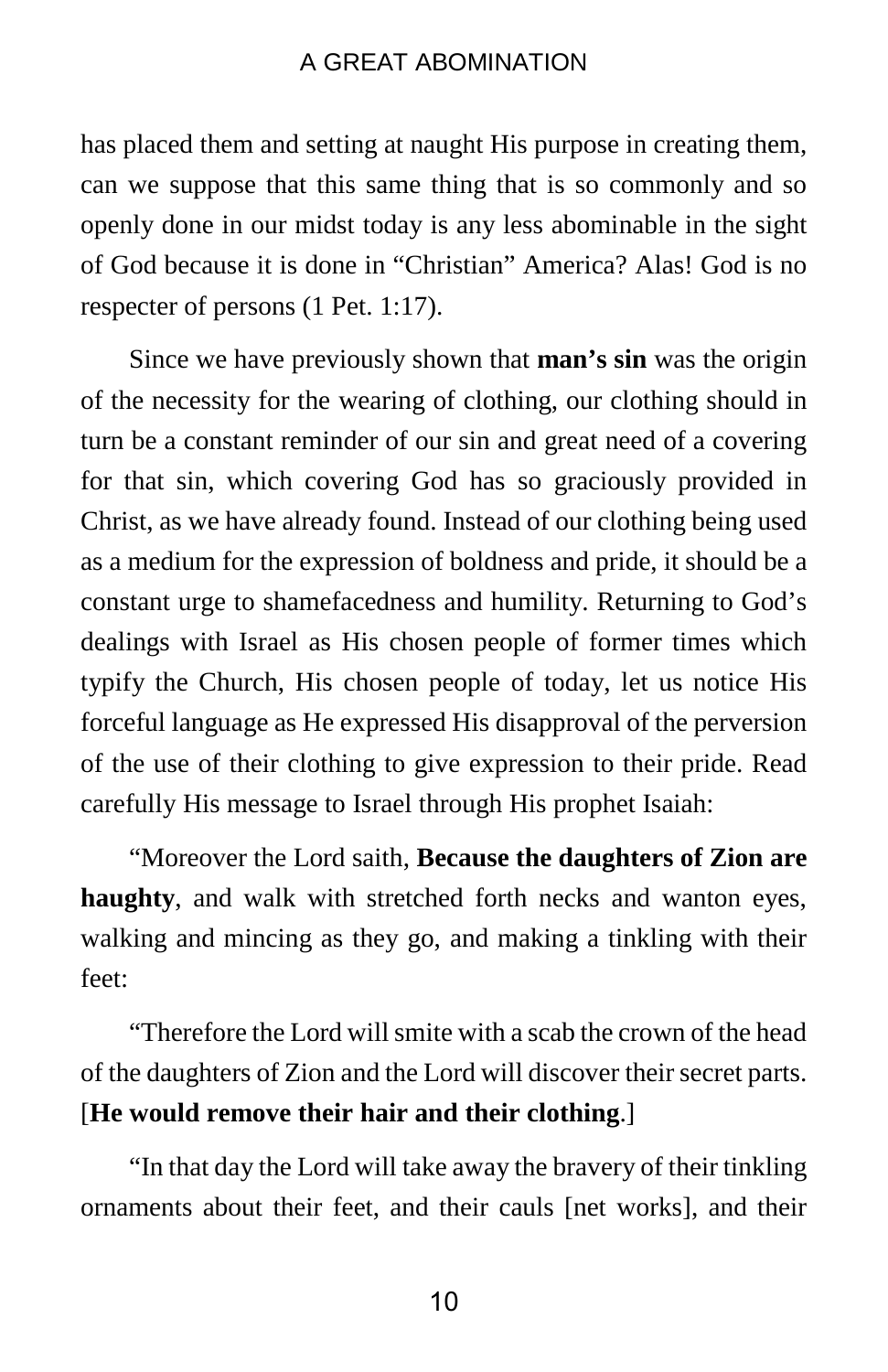round tires like the moon, the chains and the bracelets, and the mufflers [spangled ornaments] the bonnets, and the ornaments of the legs, and the headbands, and the tablets, and the earrings, the rings, and nose jewels, the changeable suits of apparel, and the mantles, and the wimples [wide coverings], and the crisping pins, the glasses [mirrors], and the fine linen, and the hoods, and the vails.

"And it shall come to pass, that instead of sweet smell there shall be stink; and instead of a girdle a rent [tear]; **and instead of well set hair** [wreathed or curled work—Young] **baldness**; and instead of a stomacher [girdle] a girding of sackcloth [**emblem of mourning**] and burning instead of beauty. Thy men shall fall by the sword, and thy mighty in the war. And her gates shall lament and mourn; and she being desolate shall sit upon the ground" (Isaiah 3:16-26).

What an utter uncovering from head to foot! What a removing of all that gave expression of pride and vanity! As God said He would do to the daughters of Zion, the women of Israel, personally because of their pride and self-confidence, and their haughtiness toward Him, so did He to Israel as a nation, one that He had once made His chosen people, but whose hearts had become rebellious and disobedient toward Him.

Such was God's message to His people Israel, but is He concerned about the outward appearance of the women of His chosen people today, the Church? Most certainly! Speaking through the Apostle Paul, He now instructs Christian women as to their manner of dress, exhorting them to "adorn themselves in modest apparel, with shamefacedness and sobriety; not with broided hair, or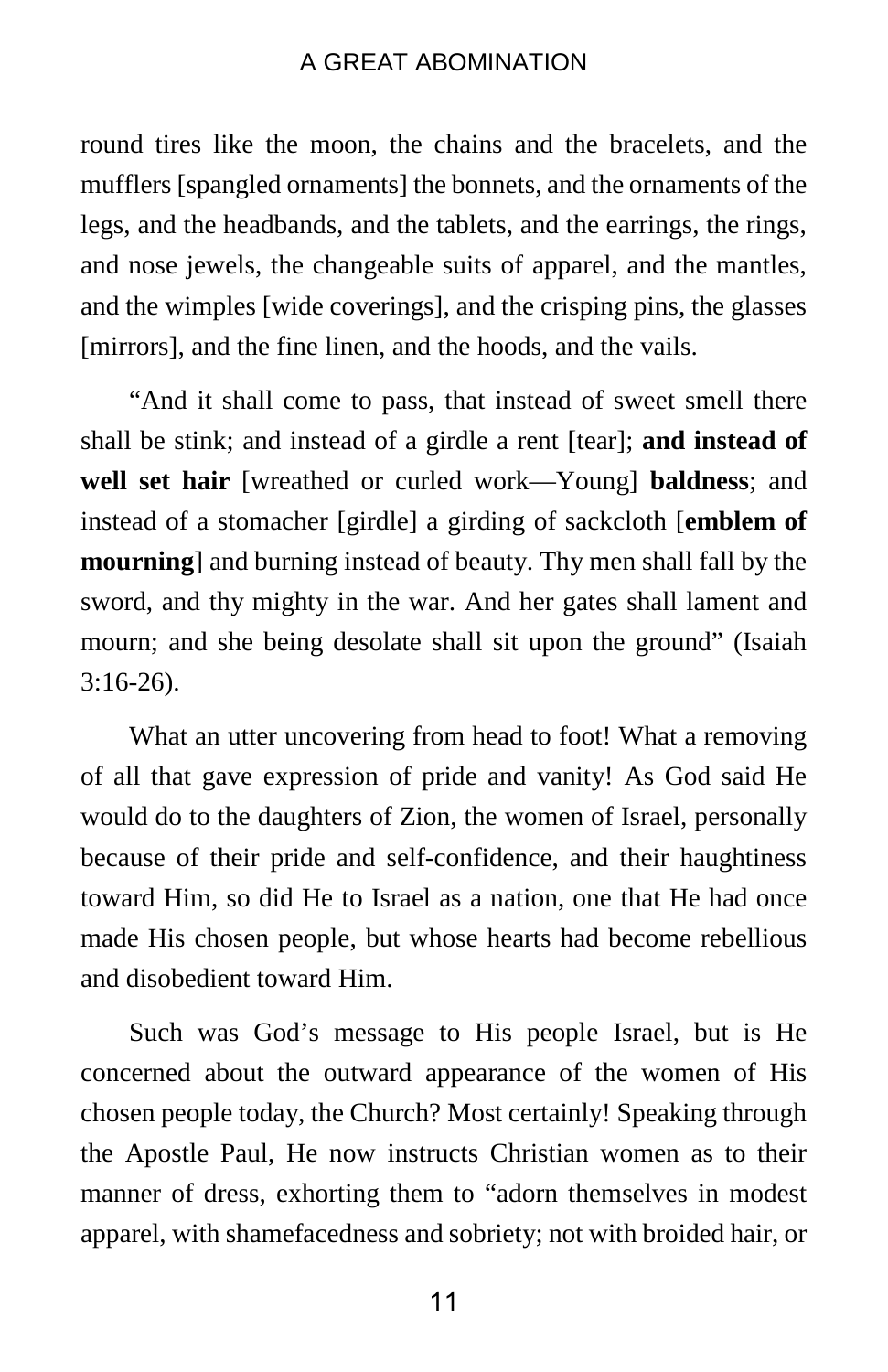gold, or pearls, or costly array, but (which becometh women professing godliness) with good works" (1 Tim. 2:9, 10). Peter also writes concerning the adorning of Christian women: "Let it not be that outward adorning of plaiting the hair, and of wearing of gold, or of putting on of apparel; but let it be the hidden man of the heart, in that which is not corruptible, **even the ornament of a meek and quiet spirit, which is in the sight of God of great price. For after this manner in the old time the holy women also, who trusted in God, adorned themselves, being in subjection unto their own husbands; . . . Even as Sara obeyed Abraham, calling him lord; whose daughters ye are, as long as ye do well"** (1 Peter 3:3-6). Obedient Christian women are here called the daughters of faithful Sara who was obedient to her husband, Abraham, who believed God; not daughters of unfaithful Eve who with unbelieving Adam, through disobedience, plunged the whole human race into sin and shame, thus making necessary the shedding of the blood of innocent animals that a covering might be provided for their own sinful bodies, and the shedding of the blood of Christ, the Lamb of God, that the sin and shame of the souls of men might be covered with righteousness and glory. Thus we find all through the Bible from Genesis to Revelation that God always has been and always will be particular about the covering of our bodies, which covering typifies the soul-covering, the one thing of utmost importance to every soul that is born into this world; the covering which everyone must have in order to partake of the marriage feast of the Lamb when He shall come and gather His own to be with Him forever, which is so forcefully taught by the parable of the marriage feast which "a certain king made for his son," to which we have already referred.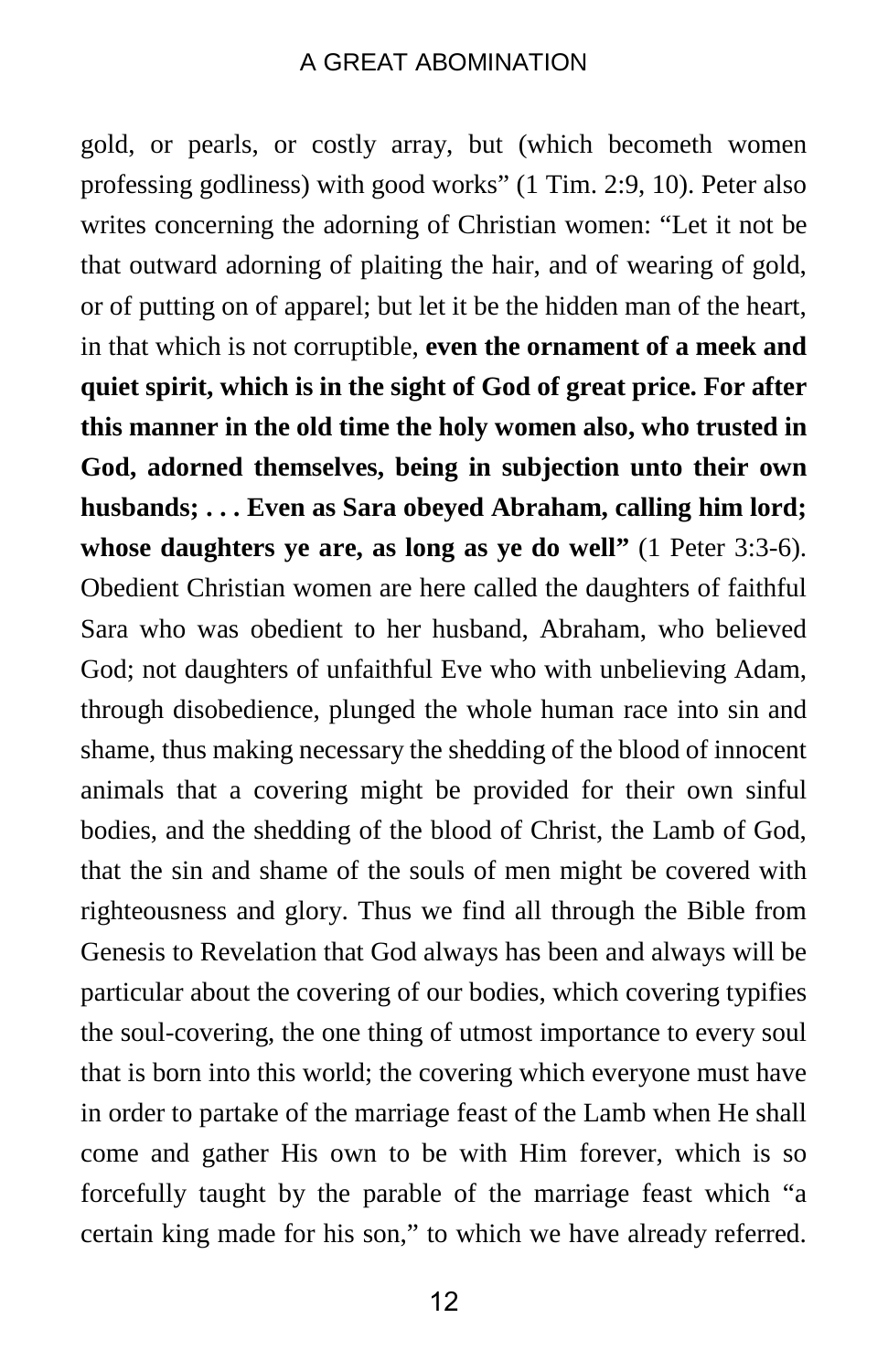God forbid that you or I, dear reader, shall have cause to be speechless in that day! What shame in the day of judgment to those who shall come before God without a wedding garment, when all the sham fig-leaf covering of the outward appearance of our own good (?) works shall be removed and the soul, naked, sin-spotted, and unclean, shall appear in His presence! But "how shall we escape, if we neglect so great salvation?" (Heb. 2:3). What joy to those who have confessed their sin and brought it to the foot of the cross to be washed away in Jesus' blood, and who shall come in to the marriage feast of the Lamb, themselves clothed in the "fine linen" of the righteousness of Christ!

There will be no worldly pride in dress nor change of style in heaven, but every robe will be fashioned after the pattern of Jesus Christ in righteousness and glory, and will remain the same throughout eternity. Surely Christians can ill afford to disregard God's will and pleasure and forfeit their claim to His favor by indulging in the vain and foolish fancies of the people of the world that they may win its plaudits and patronage.

As we have already seen, when Adam and Eve partook of the fruit of the tree of knowledge of good and evil, their eyes were opened, and they saw that they were naked and were ashamed. Since that day, nakedness has been typical of sinfulness; and today women show thoughtlessness, carelessness, sinfulness, or boldness by their abbreviated clothing and by wearing men's garments—improper and immodest dress, as well as do Christian women show "sobriety and shamefacedness" by clothing themselves properly and scripturally. The farther from God that people are living the more of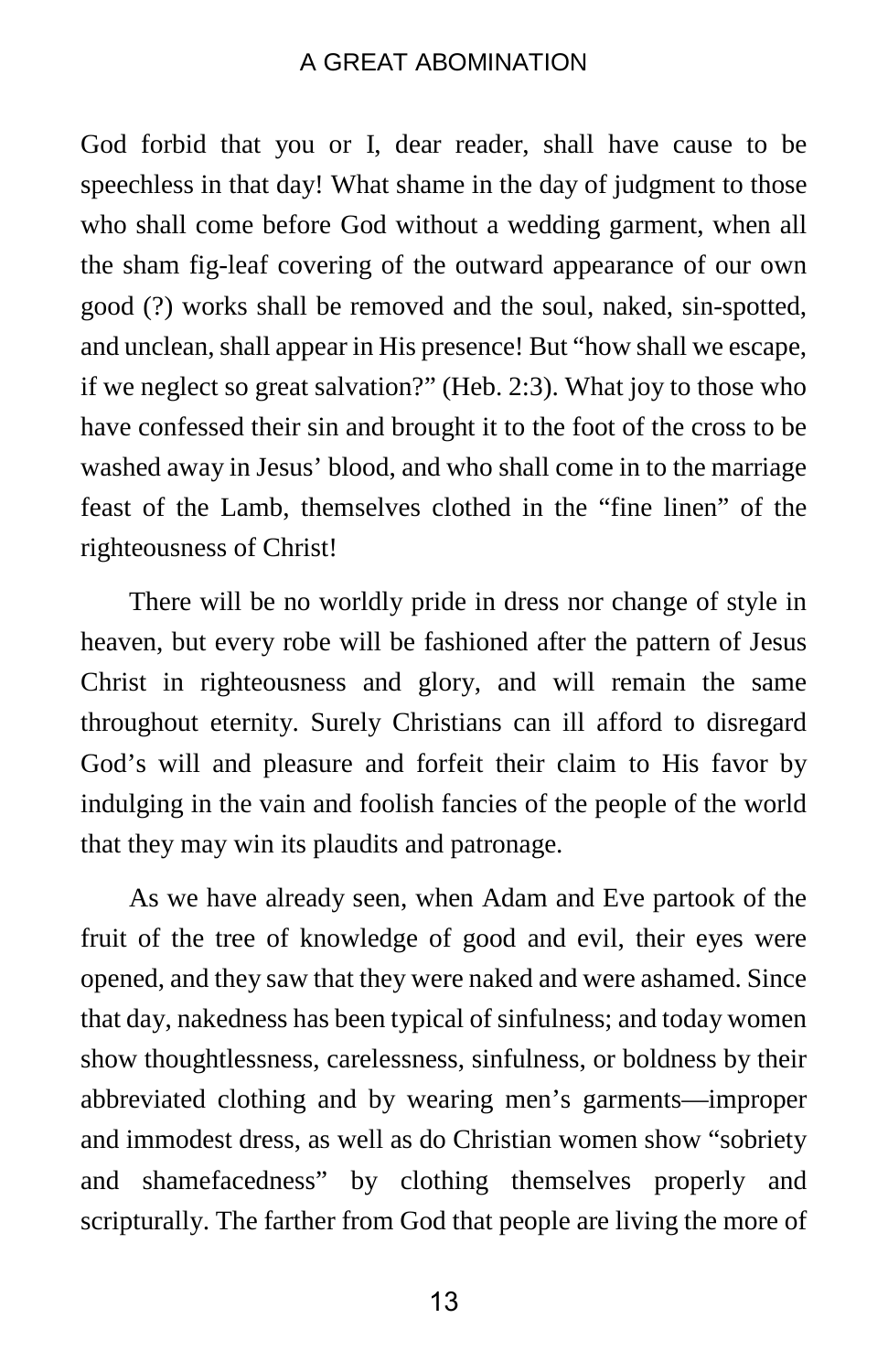their nakedness is being exposed and that in all boldness until everywhere that one may go in private or in public, from the seclusion of the home to the public bathing places, this shameful exposure is thrust before us. And surely sinful eyes are "open" and "seeing" to the increasing of more ungodliness, and "pageants of pulchritude" will ever possess their popular appeal to the eyes of a sinful world. Some may consider the instruction which the Bible gives concerning the clothing of God's people as old-fashioned and out of date, but we find that when that servant of God, John the Baptist, came preaching in the wilderness and announcing the coming of the Lord, he "had his raiment of camel's hair and a leathern girdle about his loins" (Matt. 3:4), a style about 4,000 years old, dating from the time when God made coats of skins for Adam and Eve; and the Lord contrasted John's raiment with the "soft clothing" of those that "are in king's houses" (Matt. 11:8). Even so the modest apparel of godly women will ever be the approved fashion with the Lord.

In discussing the subject of the outward appearance of God's people, we have dealt principally with the matter of clothing. Passing from this we would now invite the reader's attention to another phase of the subject, namely—

#### **The Hair**

So closely associated with the putting on of apparel is arranging of the hair that we can scarcely speak of the one without some reference to the other, and indeed we find them so associated in God's messages to Israel and in His instructions to the Church. As the clothing which God gave to Adam and Eve was intended to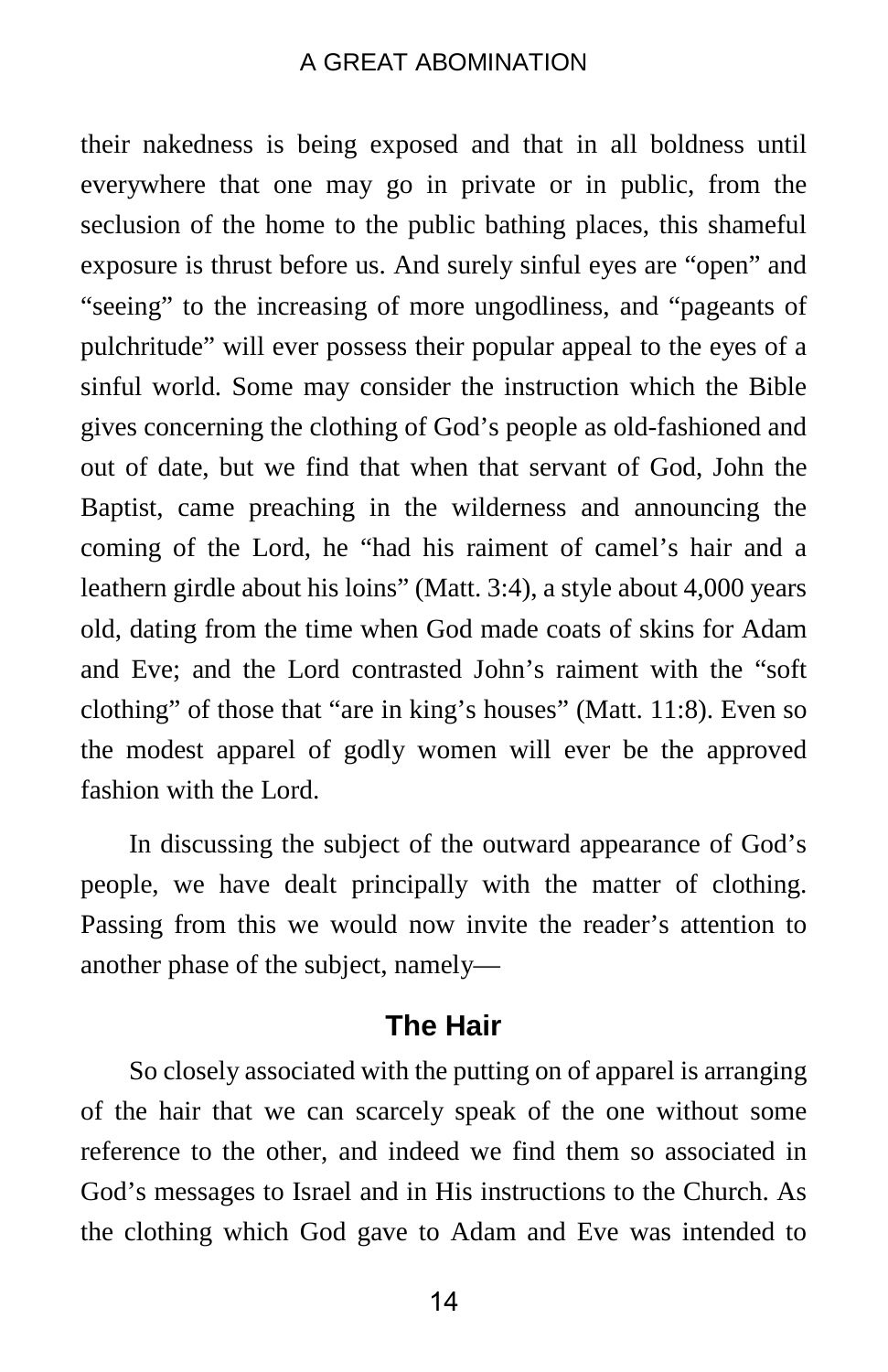cover their shame brought upon them by their sin and was in no sense an adornment for the gratification of their pride, so all through the record of God's dealing with His people we find mention made of different garments to be worn, carefully detailing instructions as to materials and pattern, and nothing without its special significance. In no instance do we find it used as personal adornment to gratify worldly pride without calling down God's censure and rebuke upon those who so misuse it. Likewise we find that the hair has a purpose and significance of its own. Nowhere in God's Word do we find this significance more clearly defined than in 1 Cor. 11:1-16, where the Apostle Paul tells us that a woman's "hair is given her for a covering" verse 15; this, however, in a sense differing largely from that in which clothing is used as a covering for the body. Both Greenfield and Young, translators of the Greek in which language the New Testament was originally recorded, define this word "covering" as meaning a "veil." History records that "the Hebrew women veiled themselves in presence of the men in token of their being under their power or authority (Wilson's Diglot). Scripture gives us a very early instance of this custom in Gen. 24:64-67. The servant of Abraham went to Mesopotamia to select a wife (Rebekah) for Abraham's son Isaac, and upon their approach to Isaac's home, "Rebekah lifted up her eyes, and when she saw Isaac, she lighted off the camel. For she had said unto the servant, What man is this that walketh in the field to meet us? And the servant had said, It is my master: therefore she took a vail and covered herself . . . And Isaac brought her into his mother Sarah's tent, and took Rebekah and she became his wife." In the church at Corinth which was composed of both Jew and Gentile converts, it seems that a question had arisen as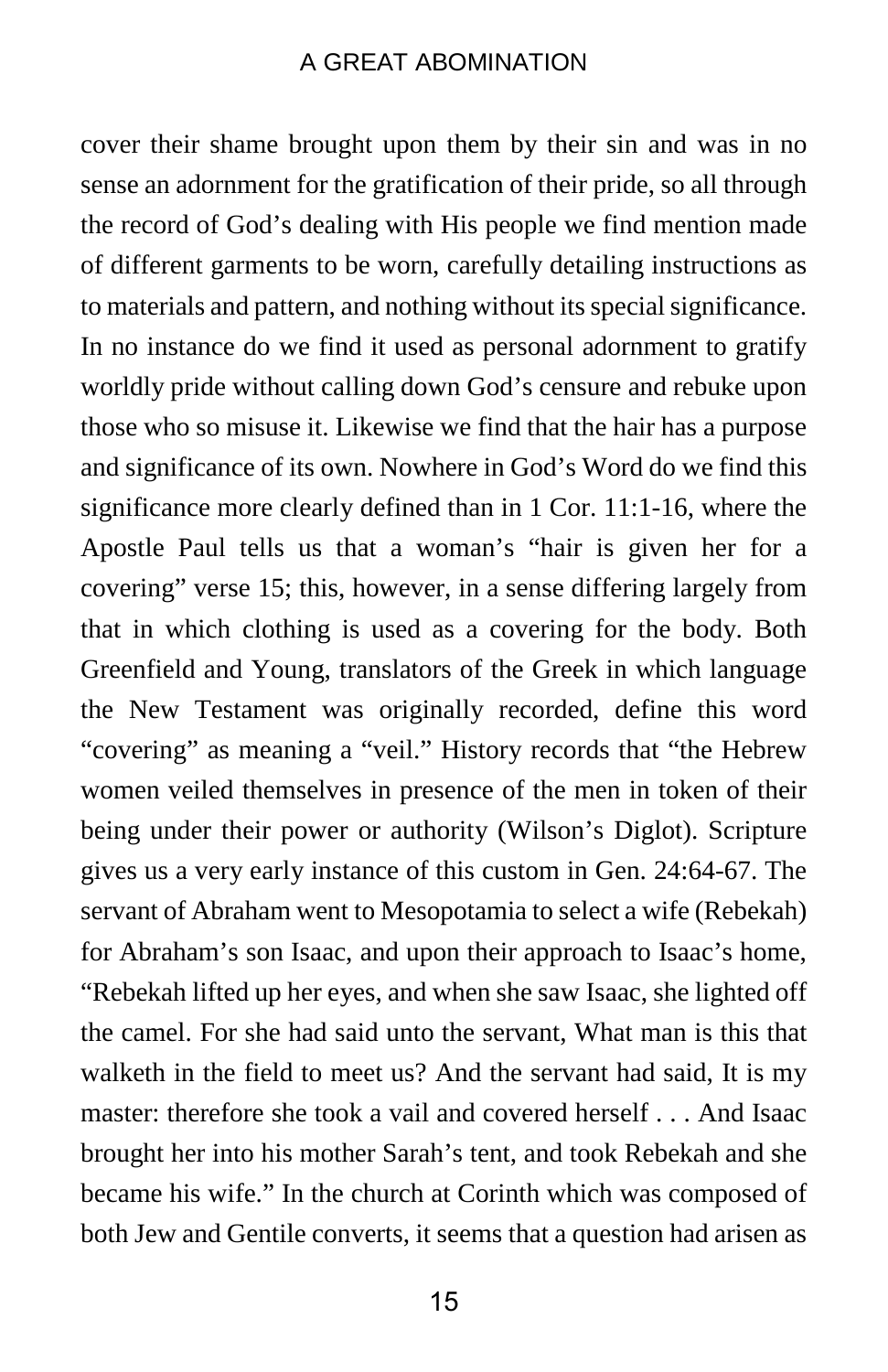to whether this Jewish custom of married women so veiling themselves should be continued among converts, which question was referred to Paul then at Philippi and to which in his letter to the church he replied, **"If a woman have long hair, it is a glory to her, for her hair is given her for a covering**. But if any man seem to be contentious, we have no such custom [namely, of wearing a veil other than her hair] neither the churches of God" (1 Cor. 11:15, 16). Paul did not dispute nor deny the married woman's need of a covering, her hair, but instead he emphasized the need and explained fully the reason. In so doing he began at the beginning by saying, "I would have you know, that the **head** of every **man is Christ;** and the **head** of the **woman** is the **man**; and the **head of Christ** is **God**" (1 Cor. 11:3). In each instance the word "head" has the same significance as the "head of the household" or the "head" of a firm, etc. meaning "chief, superior, principal, one to whom others are subordinate" (Greenfield). Hebrew women therefore recognize this "superiority" of the husband's position and placed a veil or covering over their own heads, thus indicating their submission to his authority. Following his statement of the relation of the Christian man to Christ, and of the woman to the man, Paul continues his explanation by saying, "Every man praying or prophesying, having his [own] head covered, dishonoreth his **head**" (Christ), as this would indicate a surrendering of the position in which God has placed the man as "head" of the woman (or wife) which is a type of the relation of Christ and the Church. To indicate that the man had so surrendered his position as head of the wife would be to imply that Christ had surrendered His position as **head of the Church**, and thus would Christ be dishonored. We have seen that in marriage the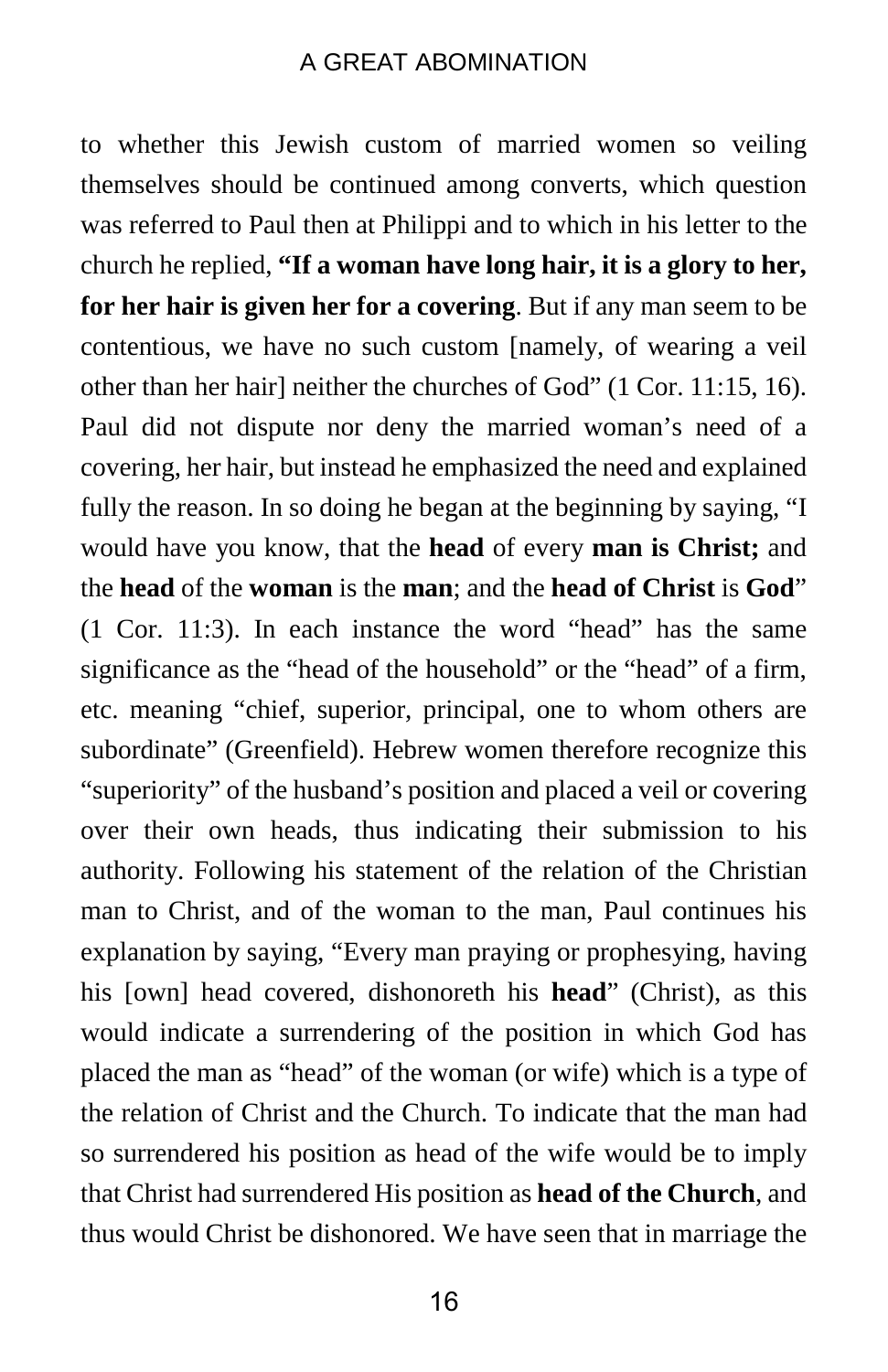relation of the man to the woman (wife) is a type of the relation of Christ to the Church. Since Christ is "filled with all the fulness of the Godhead bodily" (Col. 2:9), and all power has been given unto Him in heaven and in earth (Matt. 28:18), and since God has "put all things under his feet, and **gave him to be head** over all things to the **Church**, which is his body" (Eph. 1:22, 23), we understand that there is no authority or power over Him save that of God his Head. As the man typifies Christ, it would be shame to him and dishonor to Christ for the man to have long hair, a covering, equivalent to wearing a veil, which would indicate that the God-filled Christ had been brought under the power of another of lesser authority, that the Church had become the head of Christ, and that the woman had become the head of the man, thus reversing God's order. As concerns Christ and the Church such a reversed condition can never be, but **what of the present day relation of man and wife?**

"For a man indeed ought not to cover his [own] head, forasmuch as he is the image and glory of God: But the woman is the glory of the man. For the man is not of the woman; but the woman of the man. Neither was the man created for the woman; but the woman for the man" (1 Cor. 11:7-9), "For Adam was first formed, then Eve" (1 Tim. 2:13). All this is according to the record found in Gen. 2:20- 24 and Gen. 3:16. "For this cause ought the woman to have power on her [own] head [**a covering indicating that she is under the power or authority of her husband** because of the angels" (1 Cor. 11:7-10). The angels of God who are His ministers must be aware of His plans concerning us as His children and undoubtedly see and are grieved when we deliberately refuse to cooperate with Him and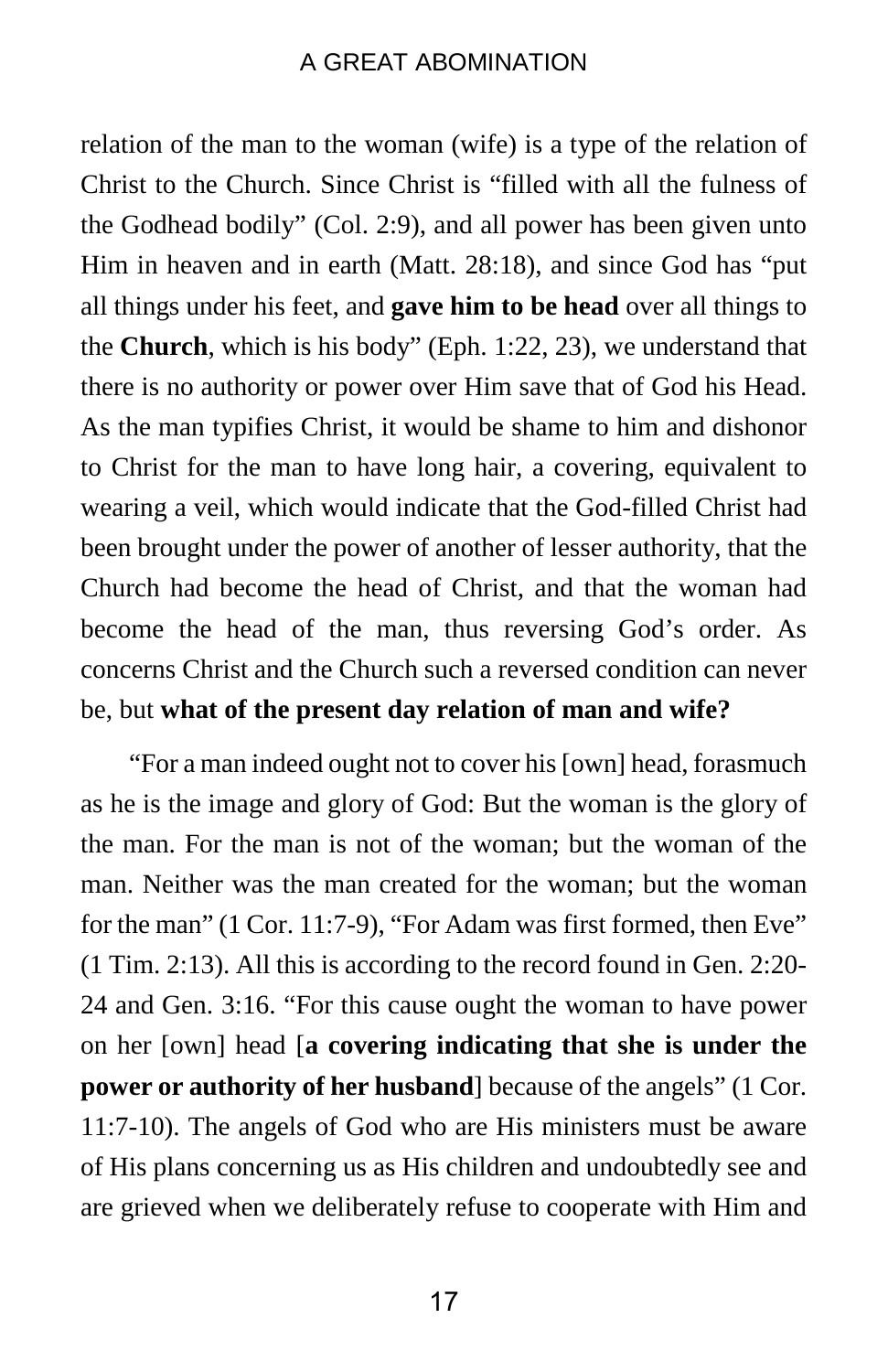so frustrate His plans for us to His great sorrow and our great loss. How can God's ministers, His "angels" or "messengers," of today effectively proclaim this portion of God's message to his church when the ministers' own wives openly disregard it?

As if the impropriety of such a condition were too obvious to necessitate an appeal to him for decision, Paul continues: "Judge in yourselves: is it comely [**fitting, proper, or becoming as a Christian**] that a woman pray unto God uncovered? Doth not even nature itself teach you, that if a man have long hair [**the same as a covering or veil**] it is a shame unto him" (1 Cor. 11:13, 14)? "But every woman that prayeth or prophesieth with her [own] head uncovered dishonoreth her head" (husband—v. 3). Notice that the wife's covering was a token of "power on (or over) her head" and not a power belonging to herself; the power and authority of her husband over her being a type of Christ's power and authority over the Church. The wife's attitude toward her husband should be that of submission, reverence, and trustfulness, while the husband's Christian life and character should be such as to merit this regard; and his attitude toward her should be one of love, care and protection even to the giving of his life for her, "Giving honour unto the wife, as unto the weaker vessel," yet "as being heirs together of the grace of life" (1 Pet. 3:7). This teaching by the Word of God, distasteful as it may be to some, is too plain and too positive to be safely ignored, and the determined rebellion against it today is destroying the home and family life, filling the divorce courts, and plunging the entire world including so-called "Christian" America into a horrible condition of adultery and crime and shame which, if continued in,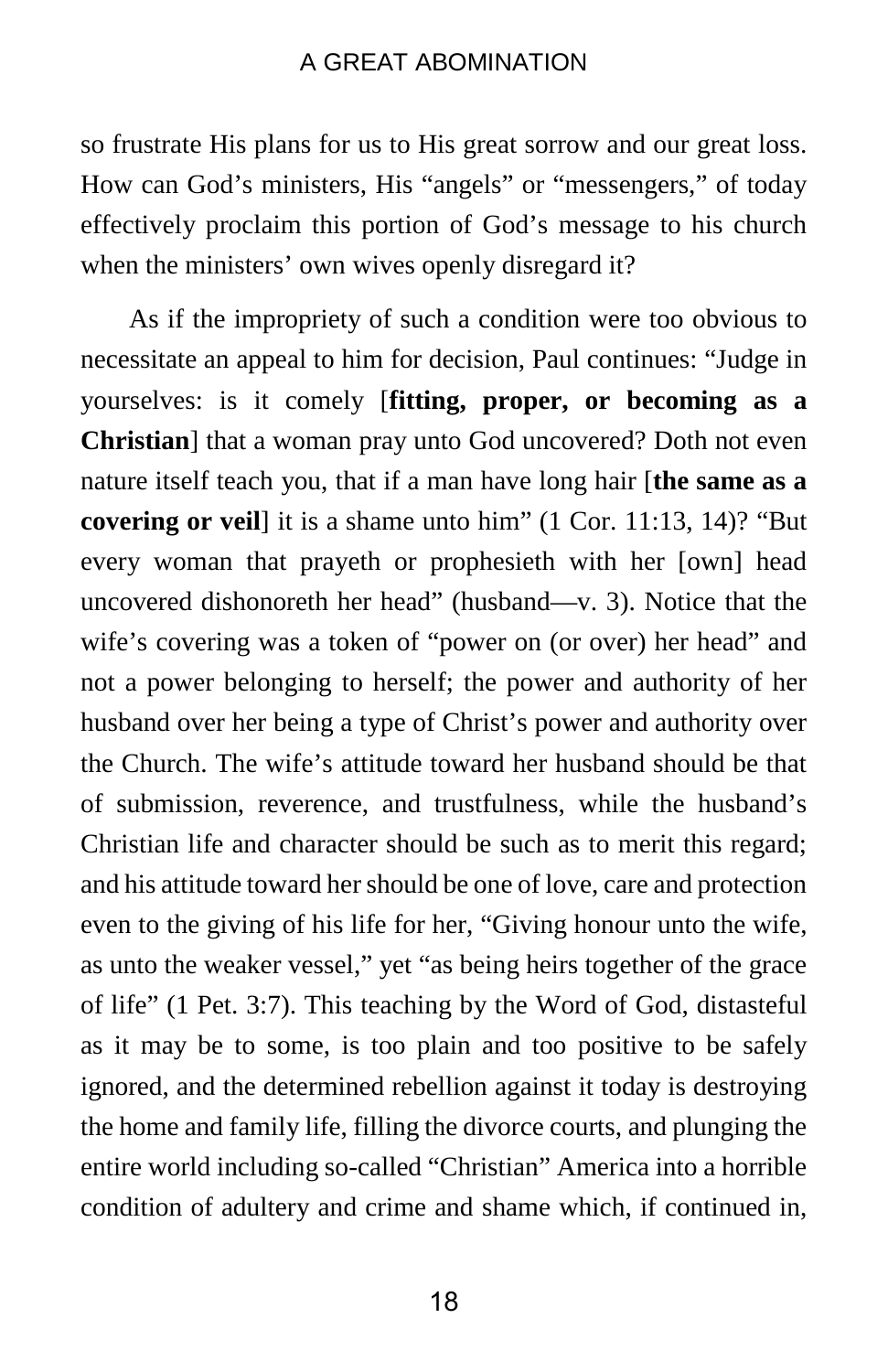must surely bring down the wrath of God upon it. Jesus Christ said, "I say unto you, That whosoever shall put away his wife, saving for the cause of fornication, causeth her to commit adultery: and whosoever shall marry her that is divorced committeth adultery" (Matt. 5:32). God's Word will stand in judgment regardless of all man's laws and approval to the contrary. Almighty God in planning for His people has no place for "companionate marriage," which is a plan originated by Satan and which ultimately will find its place in the bottomless pit from whence it came.

Elsewhere Paul exhorts, "Wives, submit yourselves unto your own husbands, as unto the Lord. For the **husband is the head of the wife, even as Christ is the head of the Church:** and he is the savior of the body. Therefore **as the church is subject unto Christ, so let the wives be to their own husbands in every thing**. Husbands love your wives, even as Christ also loved the church, and gave Himself for it; That he might sanctify and cleanse it with the washing of the water by the word, that he might present it to himself a glorious church, not having spot, or wrinkle, or any such thing; but that it should be holy and without blemish. **So men ought to love their wives as their own bodies**. He that loveth his wife loveth himself. For no man yet hated his own flesh; but nourisheth and cherisheth it, even as the Lord the church: for we are members of his body, of his flesh, and of his bones. For this cause shall a man leave his father and mother, and shall be joined unto his wife, and they two shall be one flesh. **This is a great mystery: but I speak concerning Christ and the church. Nevertheless let every one of you in particular so love his wife even as himself; and the wife see that she**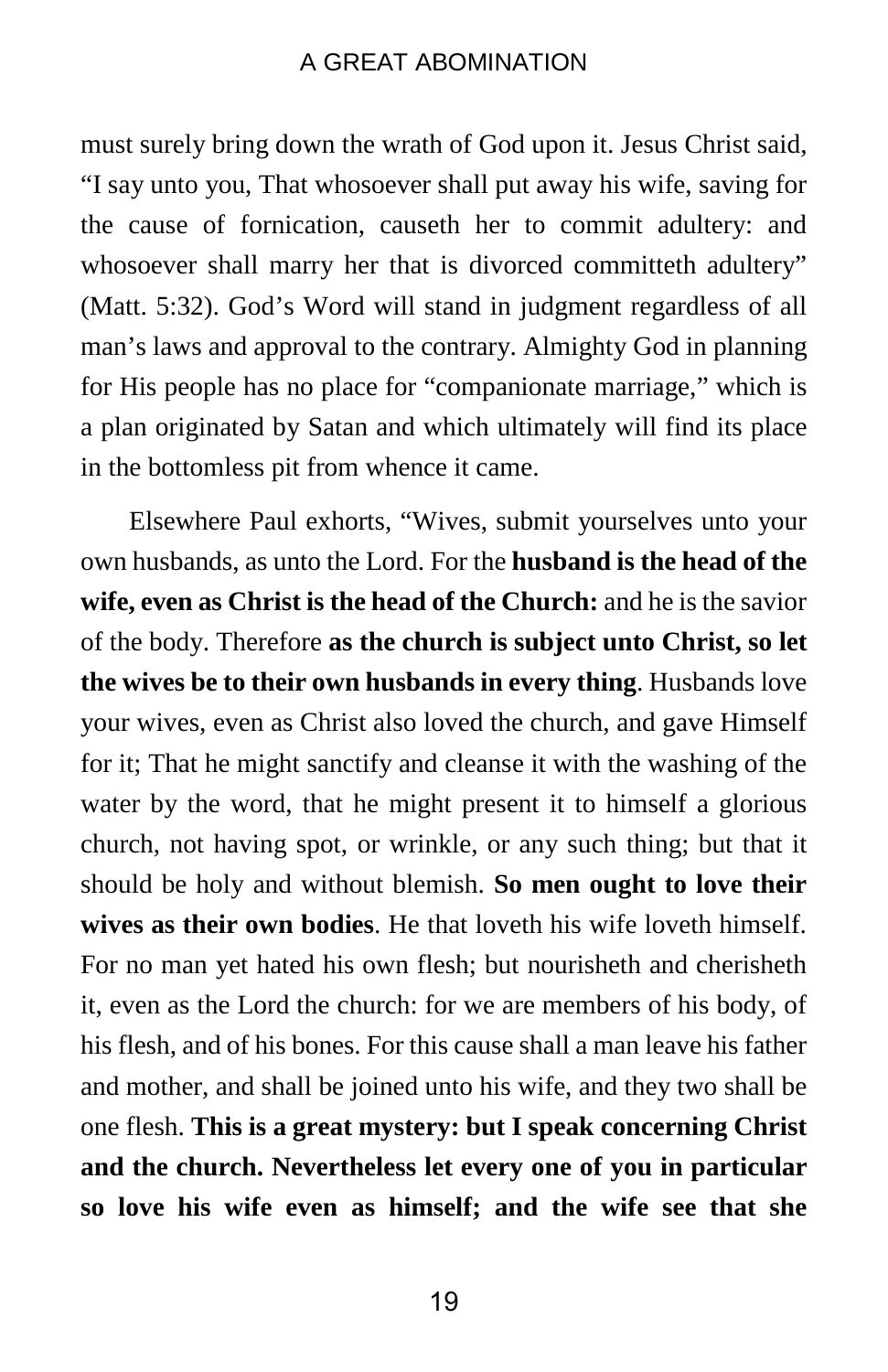**reverence her husband"** (Eph. 5:22, 23). Only by the Church being in perfect submission and obedience unto Christ can He sanctify and cleanse it, remove the spots and wrinkles, and make it a glorious church, holy and without blemish. Only by the wife acknowledging her husband as her head and submitting herself accordingly, can the marriage relation fulfill its holy significance as a type of Christ and the Church. Also the husband as the head of the wife has a most important part to perform in the fulfilling of the type of this heavenly relationship, and weighty indeed are the obligations and responsibilities that Almighty God has placed upon him toward both his God and his wife, and God's demand of faithful performance of the husband's part is no less positive than that enjoined upon the wife. What a responsibility has thus been placed upon men by Almighty God! What multitudes of men are failing to meet this responsibility by submitting themselves to Christ as their head, and assuming their true positions as husbands and heads of their households, not only in temporal matters but particularly as upholders and teachers of God's Word, and leaders in spiritual things! And how will they excuse themselves when they come before Him who has placed them in this exalted position which carries with it this great responsibility?

It is to the foregoing positions and relationships that Paul refers when he says, "The head of every man is Christ: and the head of every woman is the man; and the head of Christ is God," and explains why the uncovering of the woman's head dishonoreth her head, or husband, by failing to show him due reverence. Furthermore, in refusing to submit to the authority of her husband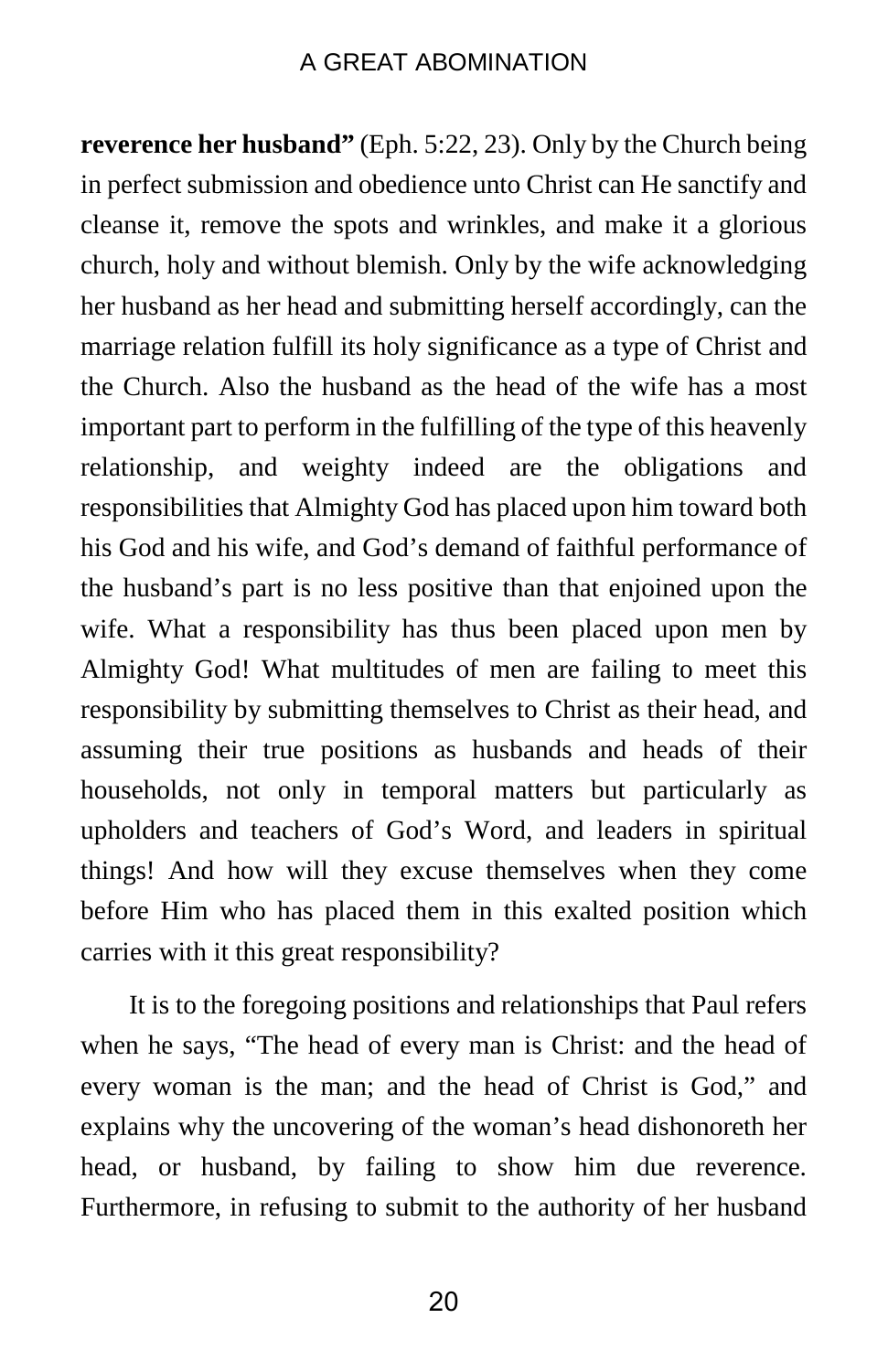as her "head" she is actually refusing to submit to the authority of God our Father as the head of Jesus Christ who in turn is the head of her husband, and being in an unsubmissive state toward God's plan and position for her, it is unbecoming for her to approach God in prayer while at the same moment openly displaying the sign of her insubordination before Him by having "her head uncovered." "For that is even all one as if she were shaven. For if the woman be not covered, let her also be shorn: but **if it be a shame for a woman to be shorn or shaven, let her be covered** . . . But **if a woman have long hair, it is a glory to her, for her hair is given her for a covering"** (1 Cor. 11:5, 6, 15). Young, in his Analytical Concordance, tells us that the word "shorn" as here used means **"to cut off; to shear, or shave."** As a **Jew, Paul was thoroughly versed in the record of God's** dealing with the Jews, as well as with their customs. In the church at Corinth there were also converted Jews who would readily understand his reference to the shaved or shorn head of a woman and its shameful significance. Let us search the Scripture and see if we also may discover its meaning, since **"All scripture is given by inspiration of God, and is profitable for doctrine, for reproof, for correction, for instruction in righteousness"** (2 Tim. 3:16).

The first reference that we find to cutting off the hair is in the command which God gave to Israel: "When thou goest forth to war against thine enemies, and the Lord thy God hath delivered them into thine hands, and thou hast taken them captive, and seest among the captives a beautiful woman, and hast a desire unto her, that thou wouldst have her to thy wife; then thou shalt bring her home to thine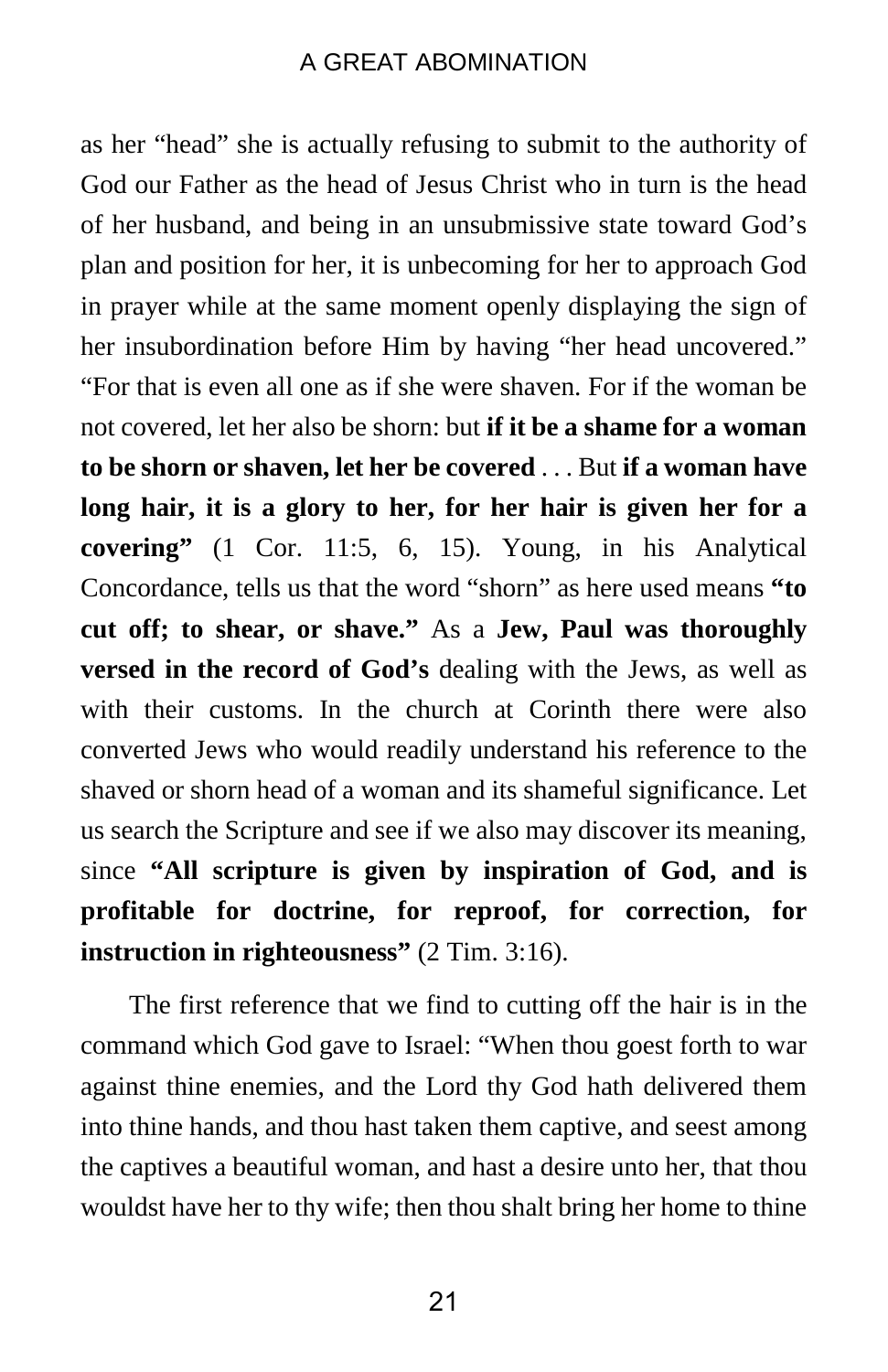house; and **she shall shave her head** . . ." (Deut. 21:10-12). Let us remember that at this time Israel was a united people, separated by God from all the other nations of the earth, which nations were Gentile or heathen people and these heathen nations were the enemies against whom Israel went forth to war. As the foregoing command applied only to the wives taken from among the enemy, their shaved heads indicated at once **that they belonged to heathen nations**, people who knew not God.

Centuries later, when disobedience and rebellion against God abounded among the descendants of this same Israel until only two of the twelve tribes of Israel, Judah and Benjamin (under the name of Judah), remained true to Him, God sent His prophet Isaiah with the warning to them that those who should forsake His people and hire themselves to the enemy to serve them for a price, thus rebelling against God's rule and authority and joining themselves to the heathen nations should have put upon them this mark of the heathen, namely, the removal of their hair. We find this record in Isa. 7:20: "In the same day shall the Lord shave with a razor that is hired, namely, by them beyond the river, by the king of Assyria, **the head, and the hair of the feet, and it shall also consume the beard."** As this scripture appears to apply more particularly to men, it may seem to some to be in direct contradiction to Paul's statements to the Corinthian church on the subject of the "covering" for men. However, the apparent contradiction entirely disappears when we remember that Israel as a nation was God's chosen people, holy unto Him, and out from this nation was to come the Christ, the Son of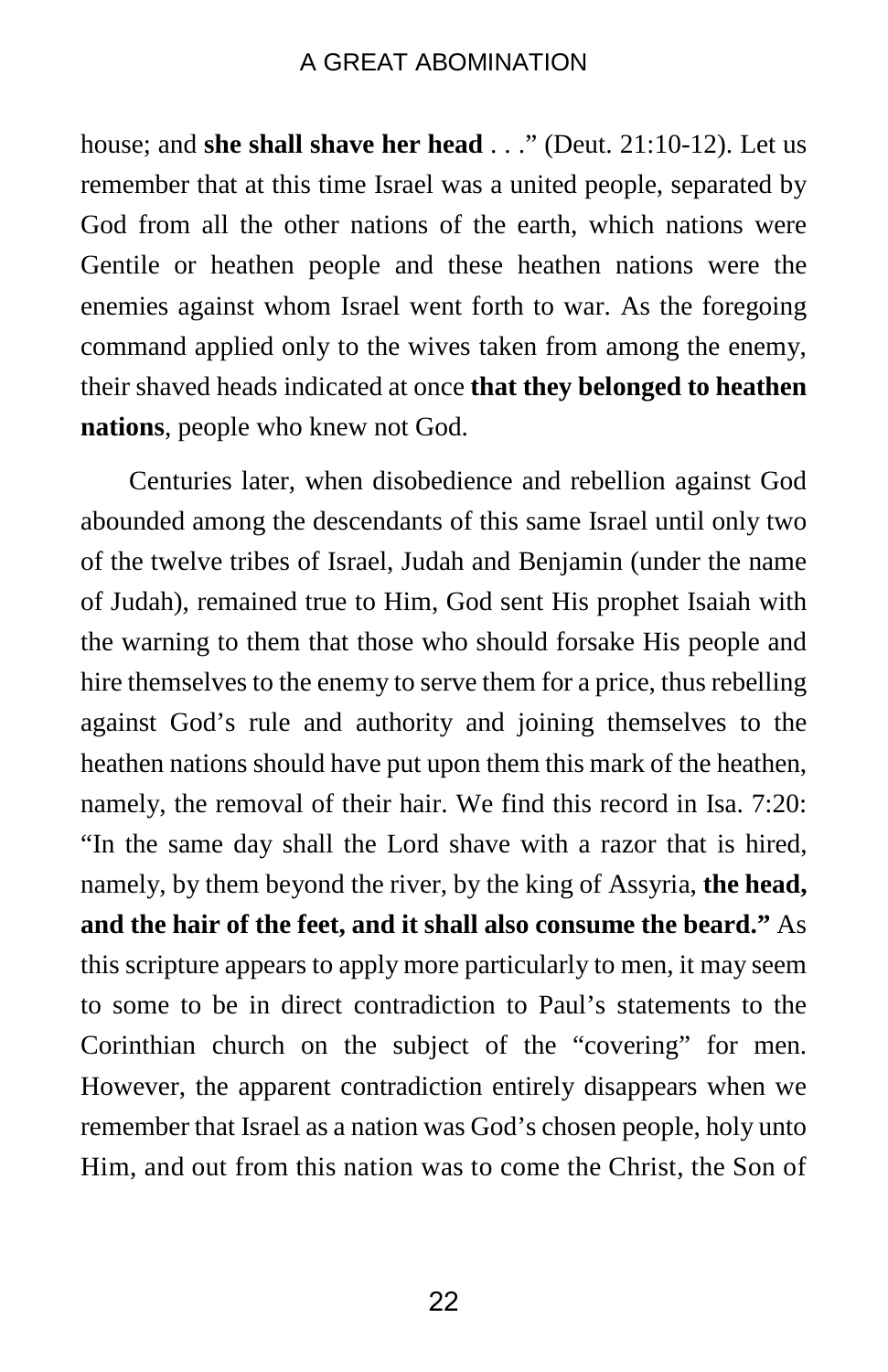God, and hence **all Israel** was called "**the wife of God**," as we shall see later.

When the tribe of Judah, the last of the twelve tribes of Israel to forsake God and rebel against His commands, fell into the idolatrous ways and customs of the heathen nations, God rebuked them in this manner: "Cut off thine **hair, O Jerusalem, and cast it away**, and take up a lamentation on high places; **for the Lord hath rejected and forsaken the generation of his wrath . . . For the children of Judah have done evil in my sight, saith the Lord**: they have set their abominations in the house which is called by my name, to pollute it. And they have built the high places of Tophet, which is in the valley of the son of Hinnom, to burn their sons and their daughters in the fire; which I commanded them not, neither came it into mine heart" (Jer. 7:29-31). When the Jews, rebellious at heart, disregarded the commands of God and turned from Him to worship the gods of the heathen nations, thus openly bringing reproach upon God's name, He called upon them to take upon themselves the outward sign of their inward rebellious condition against Him as their God, or "husband" and "head"—the cutting off of their hair or covering, and casting it away, indicating the casting off of the relationship of Israel as a true "wife of God." This relationship is referred to by the prophet Jeremiah as follows: "Turn, O backsliding children, saith the Lord; for I am married unto you . . . **Surely as a wife treacherously departeth from her husband, so have ye dealt treacherously with me, O house of Israel saith the Lord"** (Jer. 3:14, 20).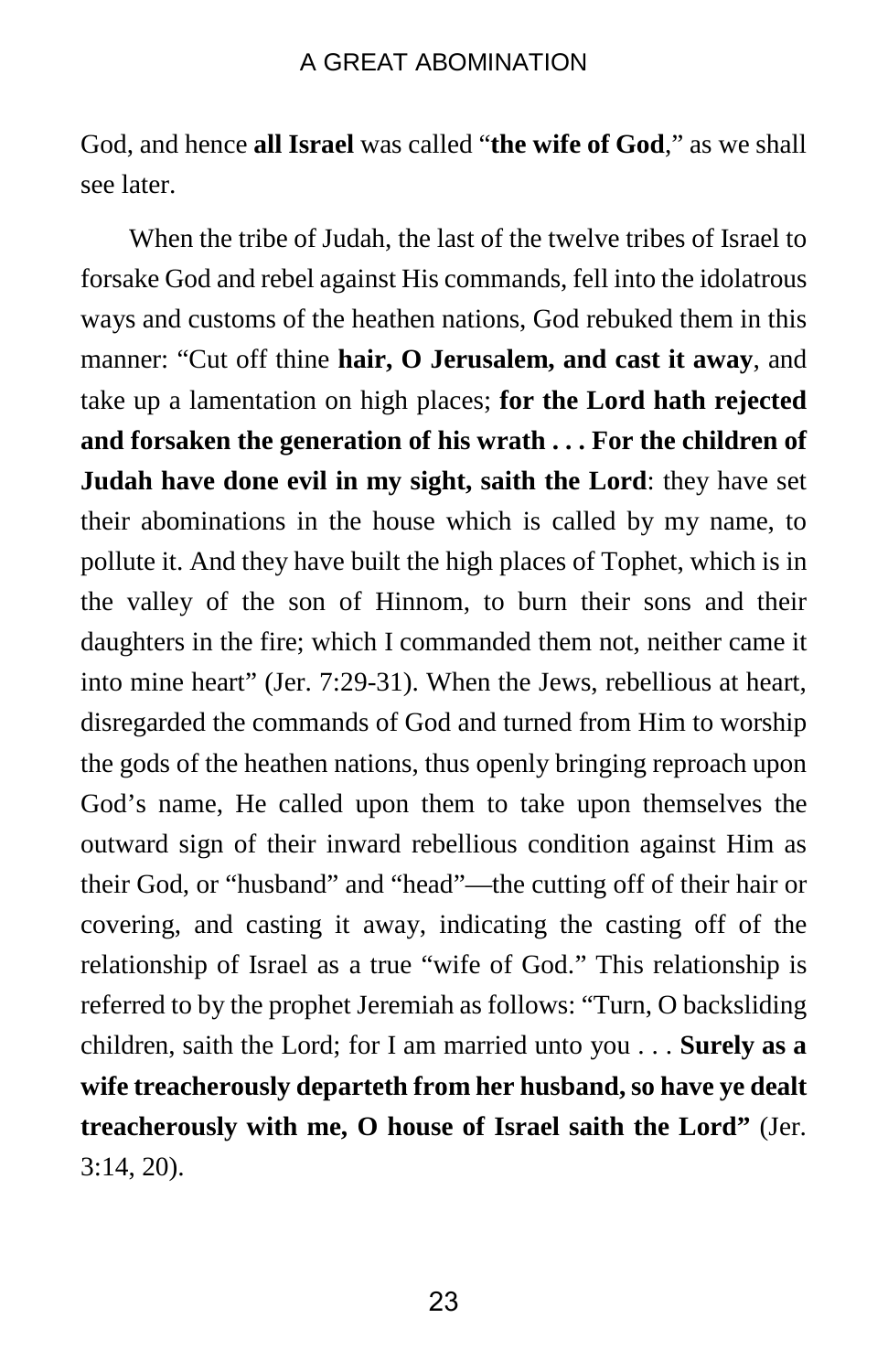Again when God wished to make known to His prophet Ezekiel the punishment and destruction of Israel because of their rebellion against Him and **their worship of heathen gods along with their pretended worship of Him**, He did so by using the hair of the head and the beard of Ezekiel, God's true prophet. He instructed Ezekiel thus: "And thou, son of man, take thee a sharp knife, take thee a barber's razor, and cause it to pass upon thine head and upon thy beard: Then take thee balances to weigh and divide the hair. Thou shalt burn with fire a third part in the midst of the city, when the days of the siege are fulfilled [referred to in chapter four]: and thou shalt take a third part, and smite about it with a knife: and a third part thou shalt scatter in the wind; and I will draw out a sword after them. Thou shalt also take thereof a few in number, and bind them in thy skirts" (Ezek. 5:1-3). In verse five He continues: "Thus saith the Lord God; this is Jerusalem . . . And she hath changed my judgments into wickedness . . . Therefore thus saith the Lord God; because ye . . . have not walked in my statutes, neither have ye kept my judgments . . . Behold I, even I, am against thee, and will execute judgments in the midst of thee in the sight of the nations" (Ezek. 5:5-8). In the verses following, He details some of His terrible judgments referred to in the preceding verses and in verse 12 He declares plainly these punishments: "A third part of thee shall die with the pestilence, and with famine shall they be consumed in the midst of thee: and a third part shall fall by the sword round about thee; and I will scatter a third part into all the winds, and I will draw out a sword after them." Thus we see that as the hair and the beard were to be cut off from Ezekiel's head, so was disobedient Israel, the unfaithful "wife of God," to be cut off from her Head, who was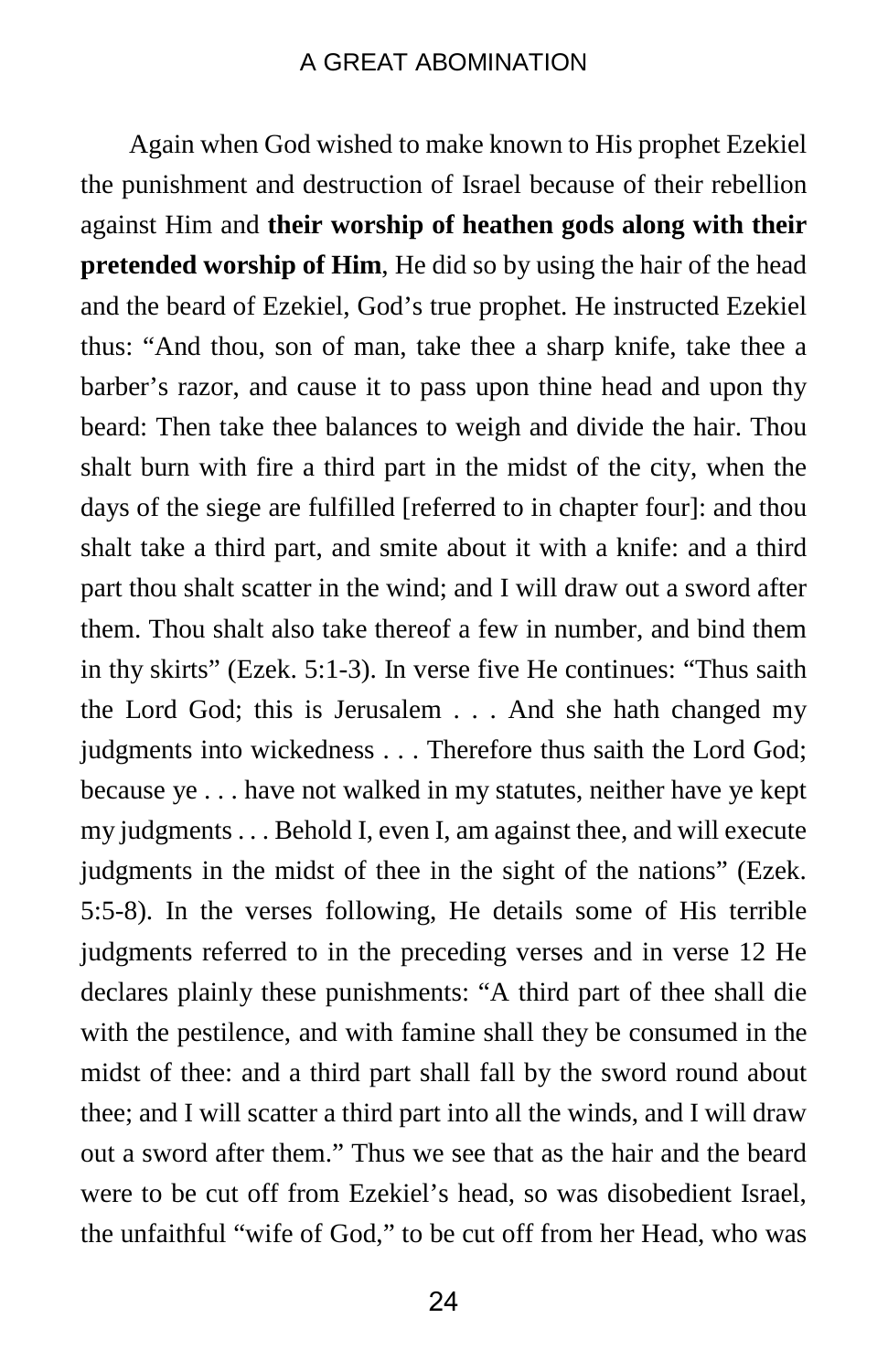God. As the hair was to be divided into three portions and each portion was to be destroyed in a different manner, so should it likewise be with Israel; and so do we find this prophecy literally fulfilled (see Jer. 41-44 chapters).

And what of the "**few in number**" of verse three? In God's dealing with His people there always has been and always will be a remnant (see Ezek. 6:8-10) a "**few in number**" who remain true in heart and obedient and faithful unto Him. As the "few" hairs were wrapped in the skirts (or flap) of the garment of God's prophet, so a few of the Israelites with him escaped that awful destruction; and so also those who are obedient to God and allow themselves to be clothed with the righteousness of His Son the Lord Jesus Christ, shall find shelter in His garments and with Him shall escape the wrath of God when it shall once more be poured out upon a sinful and disobedient people. For Christ Himself shall come and take His own unto Himself before that terrible day (1 Cor. 15; 1 Thess. 4:13- 17; Rev. 20).

(The significance of "the few in number" and the manner of "binding them in thy skirts" were revealed directly to the writer by word and by vision.)

However, as we have seen, a few in Israel remained true to God, and this relationship of husband and wife between God and Israel in due time found its consummation in God's choosing of Mary, in whom was summed up the reverence and the obedience of Israel, to become the mother of His Son. Mary, who, by her trust in God, her faithfulness to Him and her submission to His will, "found favor with God." Being willing to suffer humiliation in the eyes of the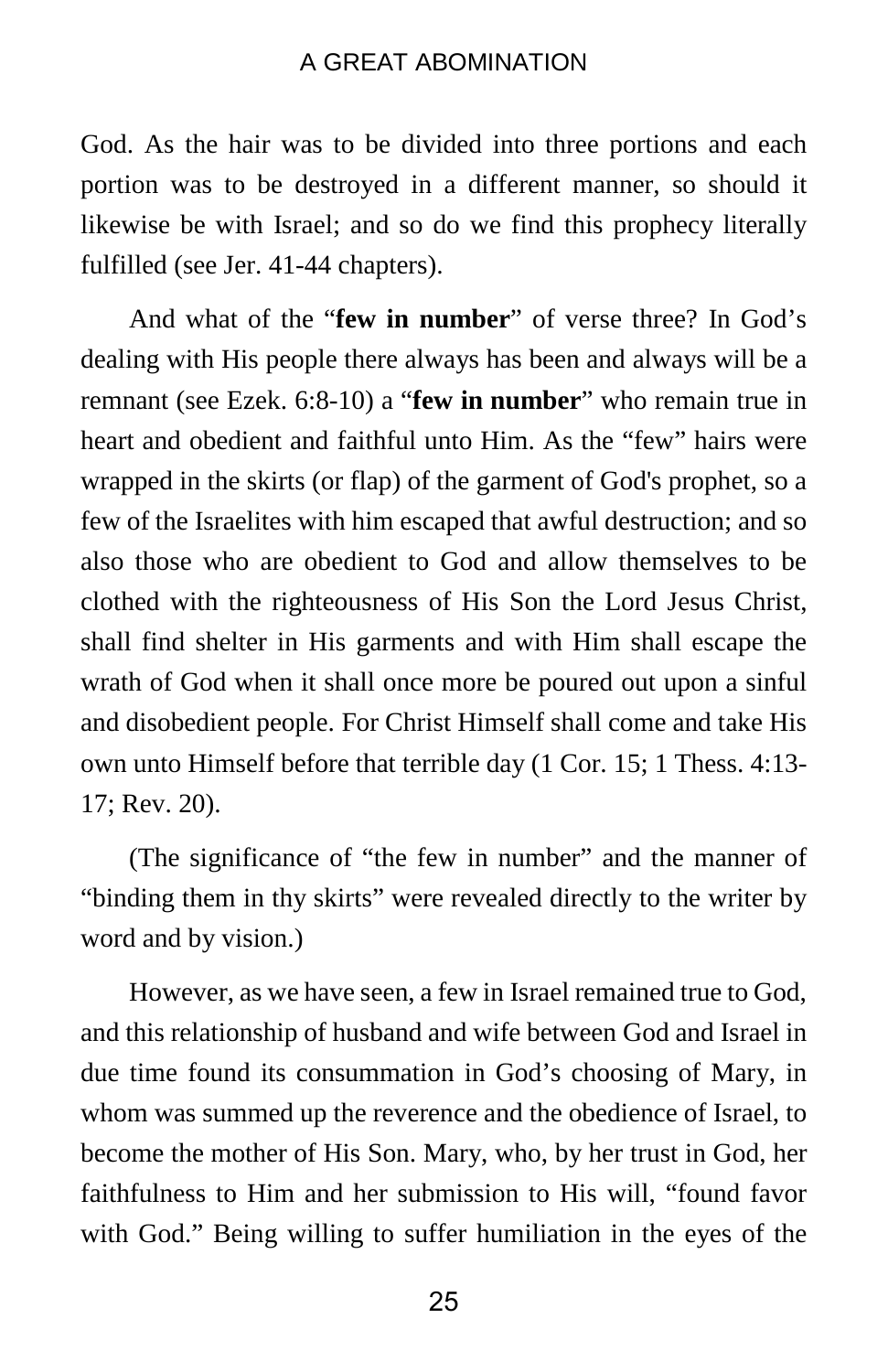world that she might be the handmaid of God, she esteemed this exaltation by God above the approval of the world. What inestimable blessing and benefit God was thus enabled to bestow upon a lost world, even upon you and me, in giving His Son the Lord Jesus Christ to be our Saviour, through the yielding to His will of one godly woman! And what might God yet accomplish through a thoroughly consecrated and obedient womanhood!

With the apostle Paul, this subject of cutting off the woman's hair was not to be considered lightly, understanding as he did the depth of meaning contained in God's messages to disobedient Israel when He spoke of "cutting off the hair." Paul possessed this knowledge by virtue of having been born a Jew, "brought up at the feet of Gamaliel (a great Jewish teacher) and taught according to the perfect manner of the law" (Acts 22:3). Having this knowledge of God's dealing with His former chosen people Israel, and knowing that the significance of the clothing and the hair had its origin with God, he also knew that all that had gone before was a type of God's dealing with His chosen people, the Church, the future bride of His Son Jesus Christ. Also the light of inspiration which God gave to him as His apostle enabled him to speak with authority and emphasis upon these subjects when instructing the Church.

Since the hair which God gave to the woman was for her "covering" or "vail," surely He must have given long hair to Eve that He might present her as a mature woman fully equipped to be a wife unto Adam, as we read in the very beginning of the record of God's dealing with mankind (Genesis chapters 1 and 2).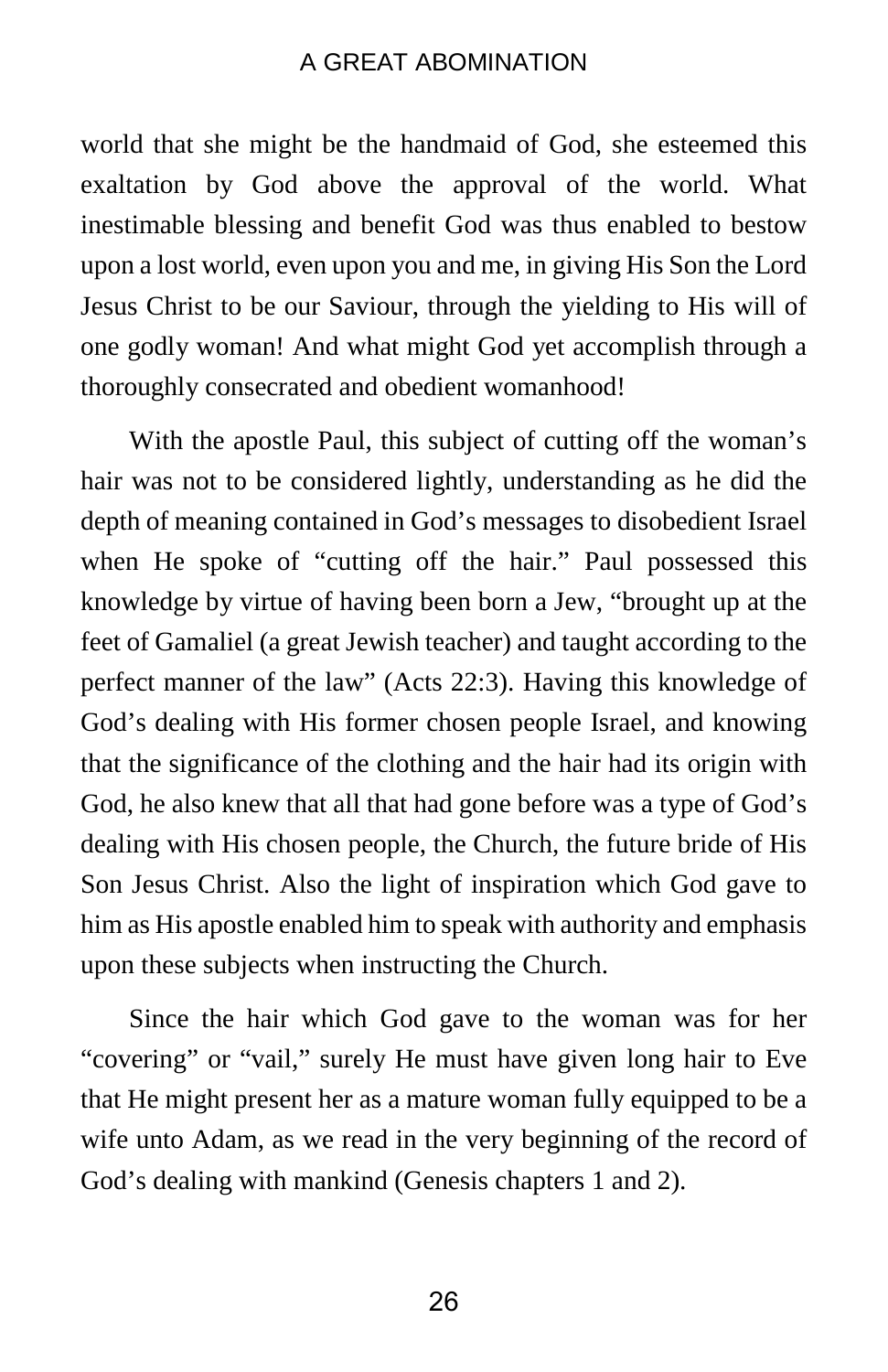**"The Revelation of Jesus Christ, which God gave unto him, to show unto his servants things which must shortly come to pass; and he sent and signified it by his angels unto his servant John:**

### **"Who bare record of the word of God, and of the testimony of Jesus Christ, and of all things that he saw"** (Rev. 1:1, 2).

 In this Revelation we are given a description of locusts which came to torment "those men which have not the seal of God in their foreheads." It is said of them, "Their faces were as the faces of men.

#### "**And they had hair as the hair of women**" (Rev. 9:7, 8).

As this description was given by the same God who created the woman and gave her hair for a covering, we are convinced that **the distinguishing feature of "the hair of women"** that He had in mind in this Scripture must certainly have been **its length**.

What understanding will be gained by the next and succeeding generations, from this Scripture if present-day customs of cutting and dressing women's hair continue? May it not be true that presentday tradition and interpretation of this Scripture (1 Cor. 11:16) are making the Word of God of none effect with regard to this matter?

In view of all the Scripture that has been presented, could we think for one moment that the clothing and the hair have no significance with Almighty God today? It seems to us that His teaching to His people and especially to Christian women with regard to these is too plain to be questioned: and being so, why should Christian women refuse to follow it?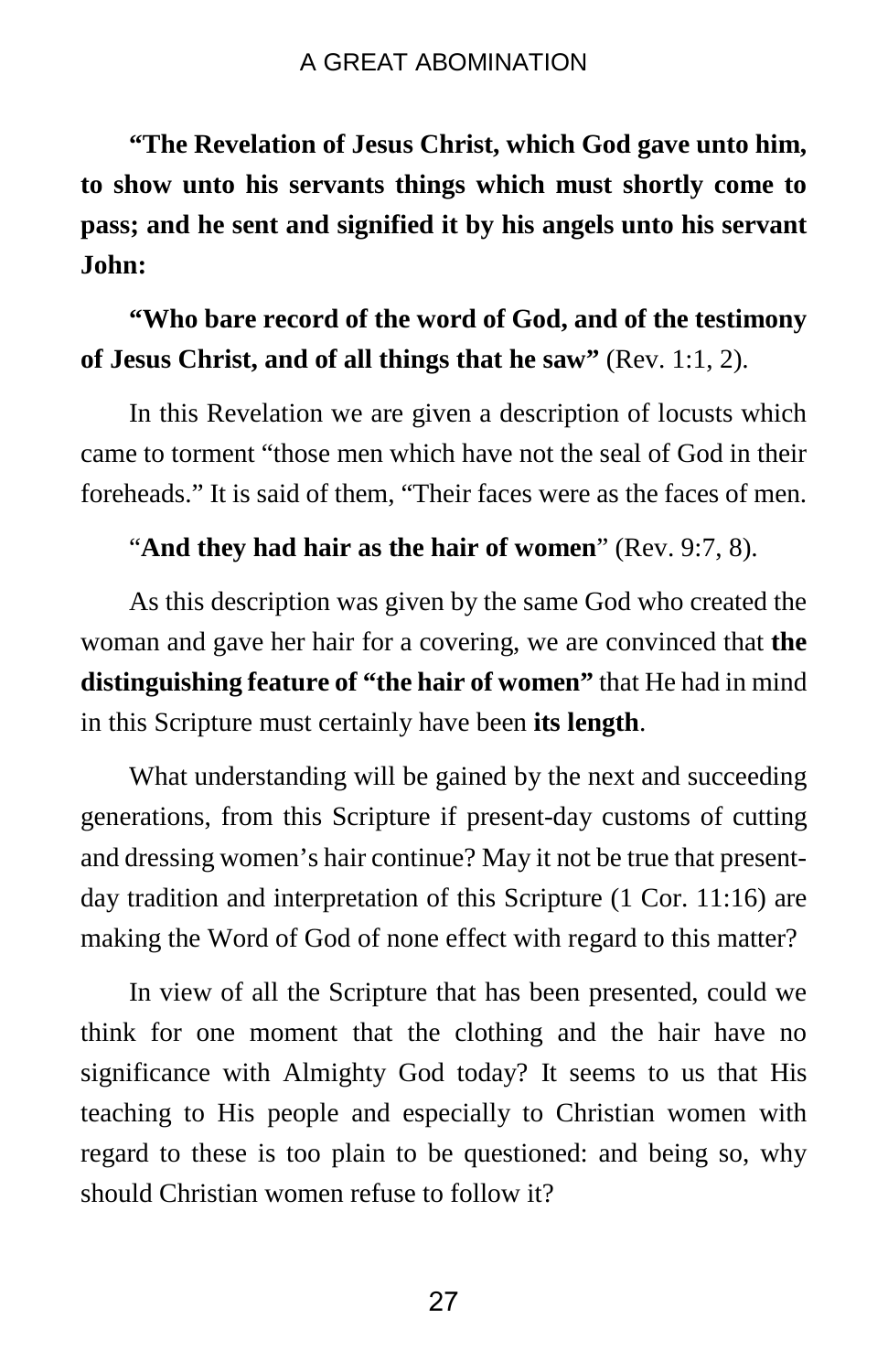The men, with or without knowledge of their significance, have adhered more closely to the Bible teaching in matters of dress and wearing of the hair than have the women. However, among some peoples who have been shrouded in heathen darkness, as the Chinese and the American Indian, the custom of wearing the hair long has prevailed among the men, a practice which now is fast giving away to the effects of Christianity and civilization as these are being introduced among them. Many women who openly disregard God's will in respect to the clothing and the hair as features of their outward appearance seek to excuse themselves for so doing. Let us consider a few of the—

#### **Excuses Offered**

First, as to the matter of dress, it is often said that in many outdoor occupations and exercises men's garments are **more comfortable and convenient** for women than are their own garments. To this we may reply that for centuries women have traveled, ridden camels and other beasts of burden, and labored in the fields in their womanly apparel, and within our own memory multitudes of women of all classes have done likewise and survived the experience. Cannot godly women continue to do so for Jesus' sake? Did Christ consider His **convenience** when He left heaven and the glory that He had with the Father, and came to earth and humbled Himself, taking upon Himself the form of man that in His body He might bear, and suffer for the sins of all men, including yours and mine? Did He consider His **comfort** when the mat of thorns pierced His sacred brow? Did he consider either comfort or convenience in all His weary journeyings and persecutions, His suffering in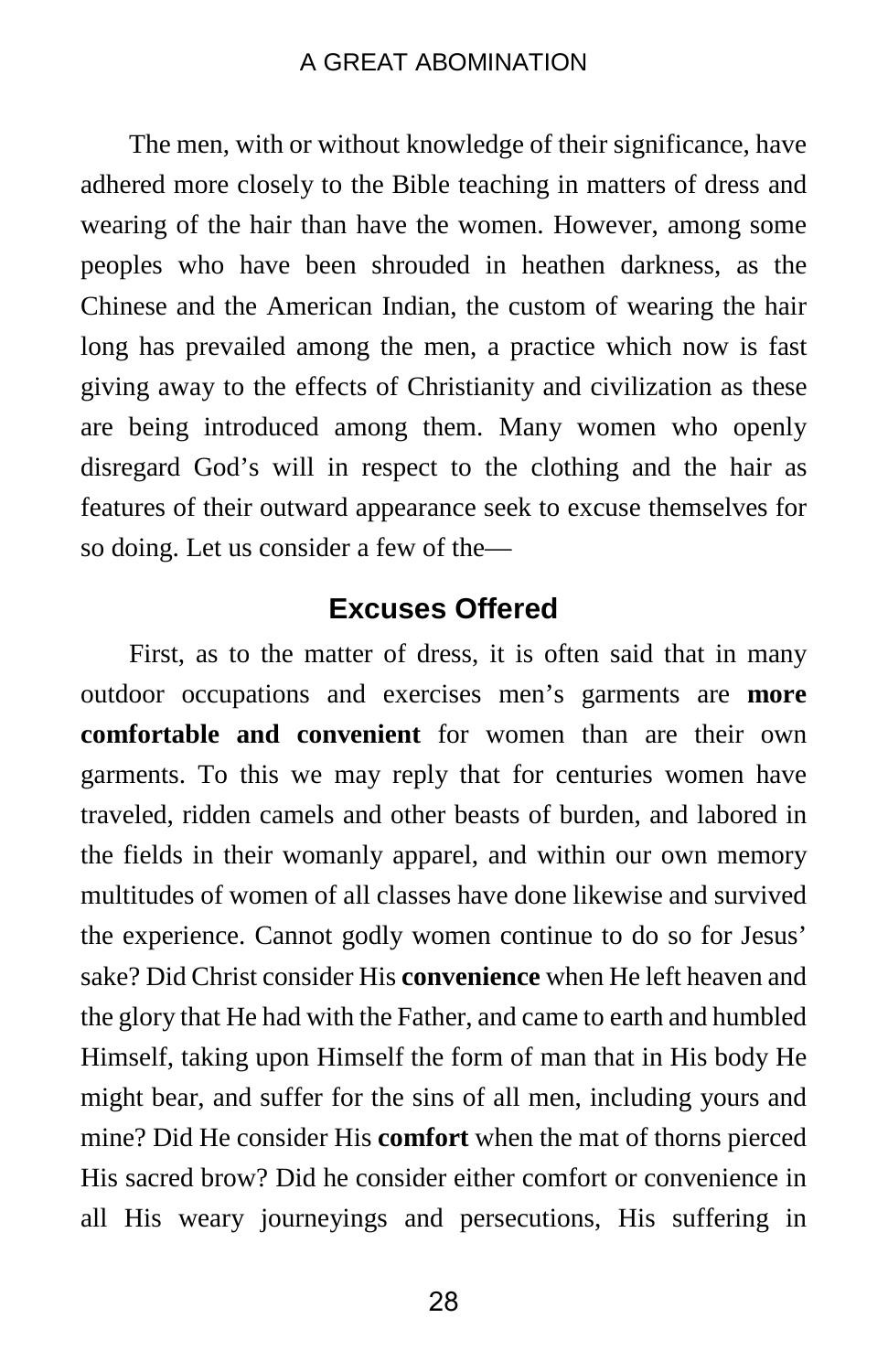Gethsemane or upon the cross on Calvary's hill? Nay, verily! He endured for our sakes. Then can we not suffer a little discomfort and inconvenience for Him who has suffered so much for us, and thereby witness to the world of our relationship to Him?

Second, as to short hair, it is said that it is **more sanitary, more easily washed**, than is long hair.

Commendable and important as personal cleanliness of itself may seem, and as much as it is to be desired, its importance must not be exaggerated to the belittling of God's commands or the disregard of His will. Neither can God be bribed with it to **overlook spiritual cleanness**. Speaking through His prophet Jeremiah to Israel, God said, "Thine own wickedness shall correct thee, and thy backslidings shall reprove thee: know therefore and see that it is an evil thing and bitter, that thou hast forsaken the Lord thy God, and that my fear [reverence] is not in thee, saith the Lord God of hosts. **For though thou wash** thee with nitre, and take thee much sope [soap] yet thine **iniquity is marked before me**, saith the Lord God" (Jer. 2: 19, 22). Much washing of shorn hair may cleanse the scalp and make for sanitation, but can the outward cleanliness overcome God's displeasure at seeing a Christian woman lightly cast away that which He intended to be a glory to her and a needed covering for her head? Neither can God be bribed with offerings to cover or offset disobedience. "Hath the Lord as great delight in burnt offerings and sacrifices, as in obeying the voice of the Lord? Behold, **to obey is better than sacrifice, and to hearken than the fat of rams. For rebellion is as the sin of witchcraft, and stubbornness is as iniquity and idolatry"** (1 Sam. 15:22, 23). As it then was with Israel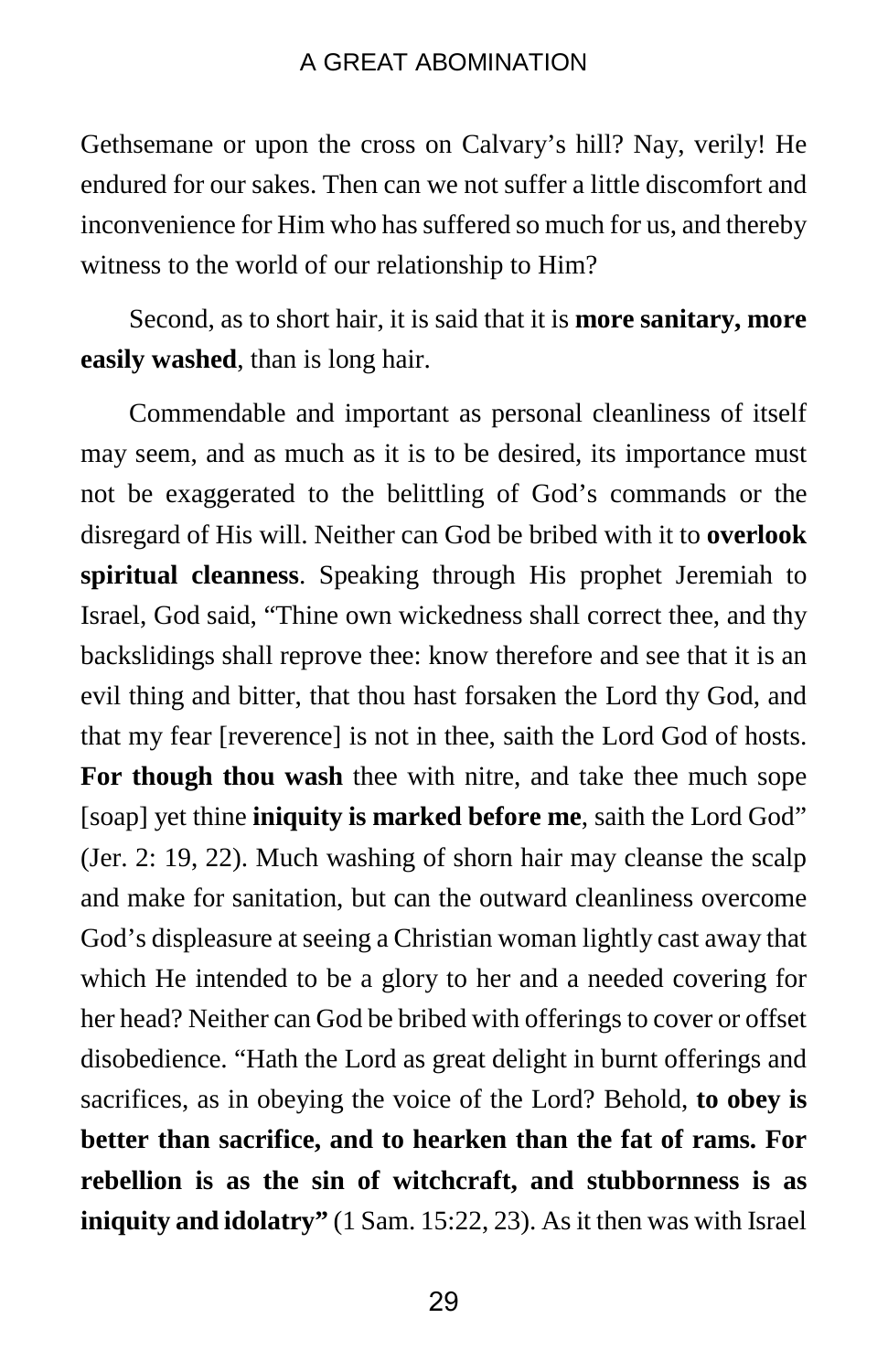so it is with Christians today, exceedingly profitable to hearken to God's Word and obey His will.

Third, again, it is frequently said that short hair makes one **look much younger**.

Granting this supposition to be in a measure true, why place such a premium upon youth as to surrender the honor that should belong to maturity in order to assume the appearance of youth which is ever symbolic of inexperience and frivolity? Short hair belongs naturally to infancy and childhood, the period of undevelopment, physical, mental, and spiritual. Much condemnation and adverse criticism, have been placed upon the heathen Chinese for the desire that the feet of their women remain undeveloped, and because of their custom of binding the feet to retard their growth. May we not see in their insufficient "physical foundation" a type of their insufficient spiritual foundation? However, to their credit be it said that the acceptance of Christianity by these people is being followed by the discontinuance of this practice, and consequently normal development of the entire body is allowed. And may not their fully developed feet as a perfect support for their physical bodies well typify the sufficient and sure foundation of their spiritual hope, Christ Jesus, upon which the faith of those Chinese Christians now stands? Is it now any more to be desired that **Christian women** mutilate their heads by cutting off their God-given "covering," their long hair, which also suggests maturity of body with the accompanying mental, moral, and spiritual development, that they may appear young and childish and undeveloped? What parent is pleased to see his child fail to develop properly, mentally or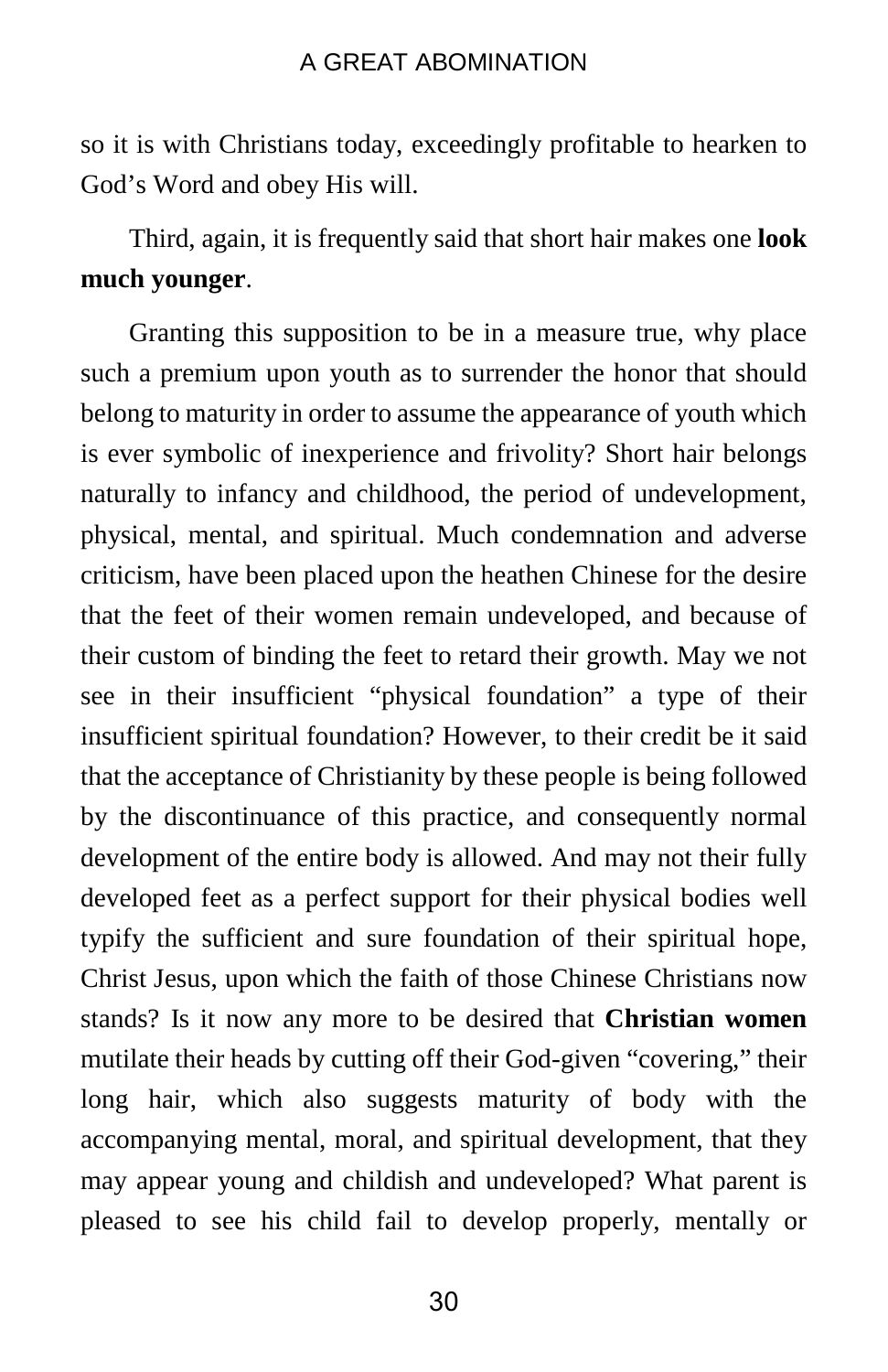physically, wholly or in part, and in that feature always remain a child? Why should Christian women who have been blessed with perfectly developed physical bodies seek to appear as children rather than willingly to accept the marks of maturity which the passing years stamp upon them, even to the gray hair of old age, praying always for grace to meet the responsibilities that come with age, and for that spiritual development which comes only with deep thinking and consecrated Christian living seldom attained to in youth? Let us not despise the signs of maturity although they be ridiculed by many who do not know that **"The hoary head is a crown of glory if it be found in the way of righteousness"** (Prov. 16:31). We may seek to avoid the appearance of age by cutting off the hair and employing other means now common, but in no measure can we cast off the responsibility to God that comes upon us with the years of maturity, however childish we may look and act. We are instructed that **"The aged women likewise, that they be in behaviour as becometh holiness. . . That they may teach the young women to be sober, to love their husbands, to love their children, to be discreet, chaste, keepers at home, good, obedient to their own husbands, that the word of God be not blasphemed"** Tit. 2:3-5.

Fourth, with regard to short hair, another point that appeals to many is the **time required for its care**.

It is true that the time required for the actual necessary care of short hair is less than that required for the similar care of long hair, and we are not surprised at finding many advocates of short hair among busy women, especially mothers with the care of children. However, if there be any difference among Christian women as to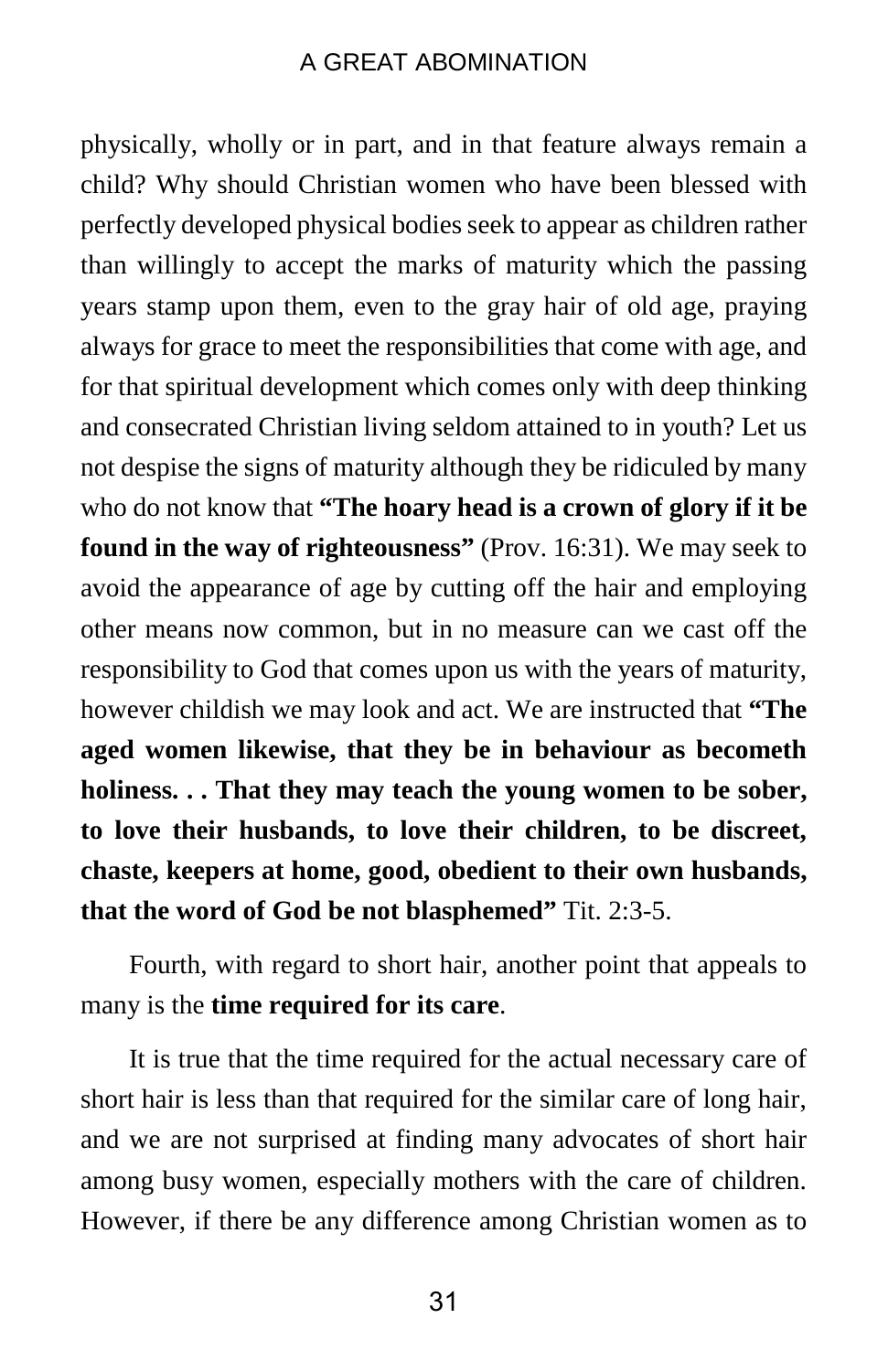responsibility, it is upon these mothers that the greatest responsibility rests, being as they are, examples not only for others but especially for their children for whose training they are responsible to God. We are exhorted to "Train up a child in the way he should go: and when he is old, he will not depart from it" (Prov. 22:6). The training of a child begins in its infancy and continues throughout all the stages of childhood and youth until the age of accountability is reached, and the memory of any training so continued in will be retained down to old age, and will so influence the mind and character as to determine in large measure his ultimate destiny. Therefore, it is vastly important that parents feel the responsibility and the necessity of beginning their children's training in "the way that they should go" in the very earliest period of childhood instead of waiting until the most impressionable period of the child's life is past and ways and habits contrary to the right way have been formed and fixed. The New Testament teaching reinforces that of the Old, and instructs as to "the way in which they should go" in its command that "Ye bring them up in the nurture and admonition of the Lord" (Eph. 6:4). The admonition of the Lord concerning the Christian woman's hair has been made plain to us by His apostle Paul in his instructions as given to the church at Corinth (1 Cor. 11). Since God's Word so emphasizes the dishonor associated with the woman's shorn head, how can Christian mothers continue the practice of cutting or allowing to be cut, the hair of their daughters from infancy to woman-hood, at the same time treating their own in like manner as a time-saving measure or for any other excuse, and feel that they are "training their children up in the way they should go" or according to the "admonition of the Lord?"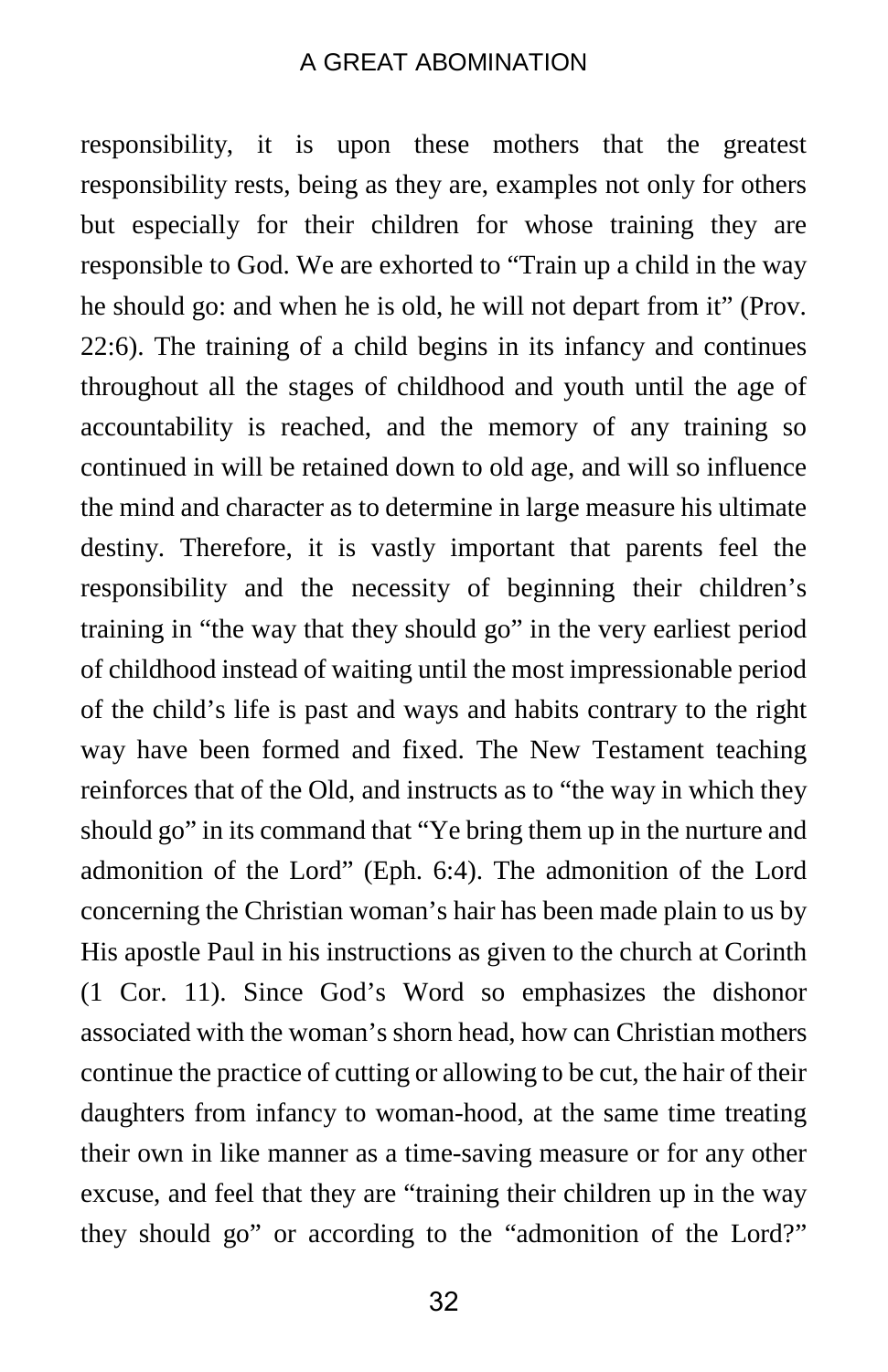Parents cannot safely disregard the responsibility that Almighty God has placed upon them in the training of their children. Every woman who is not a mother is responsible to God for the example that she sets before the children of other women, as well as all other persons with whom she may come in contact.

As to the economy of time, how may we better employ God's time than by doing His will? For time, after all, is not ours but God's, and we shall soon be called to render unto Him an account of how we have used that portion allotted unto us. And what **spiritual loss** we may sustain through endeavoring to **save time** by disregarding God's will and commands! Can Christian women not suffer the possible discomfort that at times the long hair might give, or the inconvenience of caring for it, or give the time that such care might require, and willingly give such care to their little daughters' hair as it increases in length as they otherwise develop throughout childhood, teaching them to understand and appreciate its significance that they might possess their proper "covering" when they shall have reached maturity and may properly enter into the sacred relationship of marriage, thus fulfilling the Father's purpose in both themselves and their daughters?

Fifth, yet others consider short hair **more becoming** to themselves than is long hair.

Did our Lord consider becomingness from man's point of view when He wore the purple robe and the crown of thorns, or the appearance of His person in the sight of men when, after having suffered the terrible indignities that were thrust upon Him, He hung upon the cross in view of the multitudes that passed by? Indeed He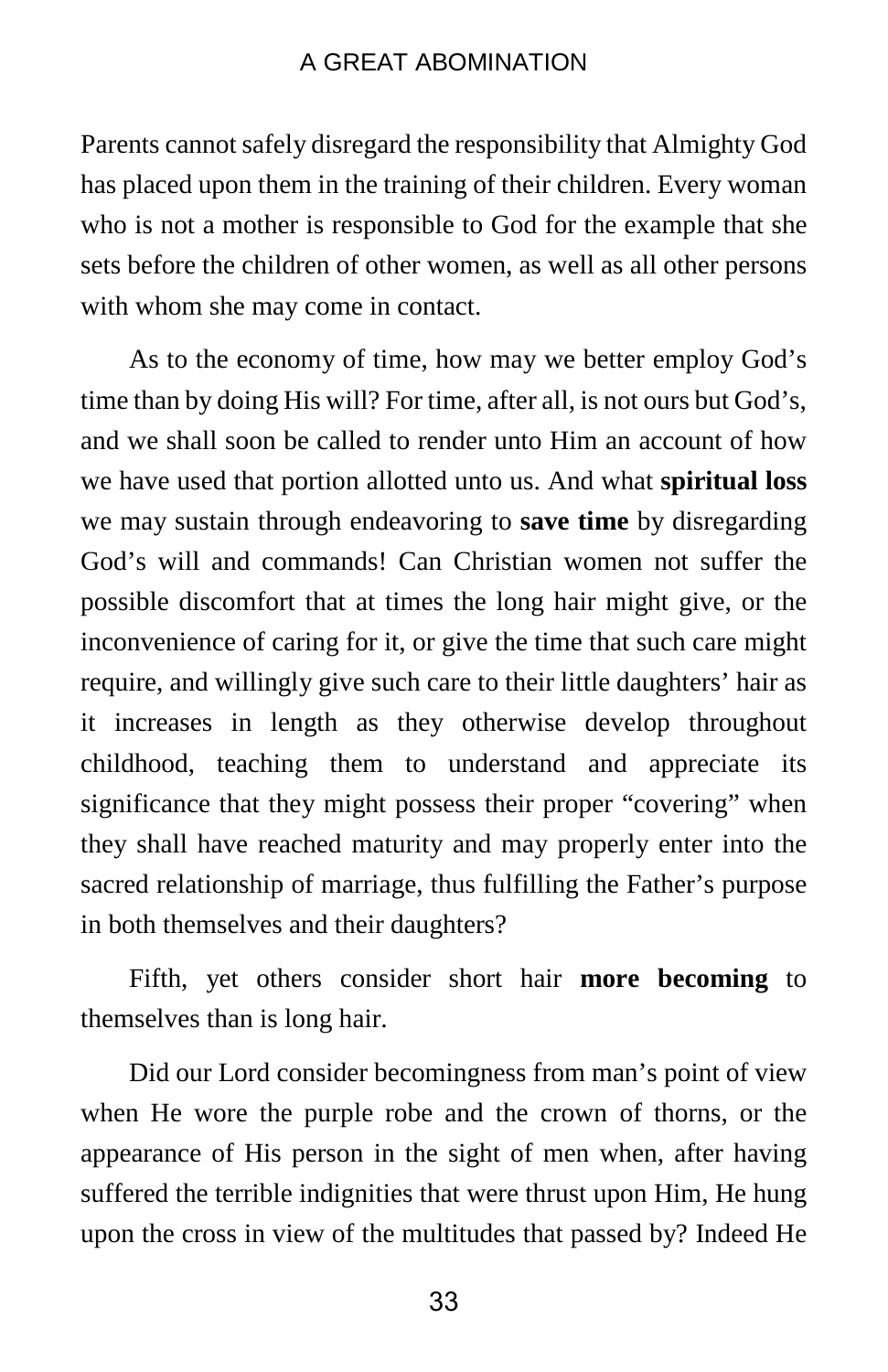did not, but sought above all else to please God that He might fulfill the Father's purpose in sending Him to reveal God's love toward us, and that He might be our Saviour. This could be accomplished only through His perfect obedience to the Father in **all** things. Said He, "Lo, I come to do thy will, O God" (Heb. 10:9). "Even Christ pleased not himself" (Rom. 15:3). Then when through His messenger He tells us that it is a shame for a woman to be shorn but that it is a glory for her to have long hair, can we not consider the will and pleasure of God rather than the fashion of the world in the matter? Will we dare longer to **advance our own reasoning against God's Word**? Are our comfort, convenience, or pleasure, or the approval of men to be considered when they conflict with the will and pleasure of Almighty God, and of our Lord who suffered so much for us? We must be willing to be obedient in small things if we would be entrusted with the great things of God and hear Him say, "Well done, good and faithful servant; thou hast been faithful over a few things, I will make thee ruler over many things; enter thou into the joy of thy Lord" (Matt. 25:23). Scripture enjoins us to "Trust in the Lord with all thine heart; and lean not unto thine own understanding. **In all thy ways acknowledge him**, and he shall direct thy paths" (Prov. 3:5, 6). Seeing the significance which God has given to the long hair of Christian women, we are convinced that for them to allow their hair to remain long is really one way in which they may acknowledge Him and comply with the exhortation to "Glorify God in your body, and in your spirit, which are God's (1 Cor. 6:20). "And the very God of peace sanctify you wholly; and I pray God your **whole spirit** and **soul** and body be preserved blameless unto the coming of our Lord Jesus Christ" (1 Thess. 5:23).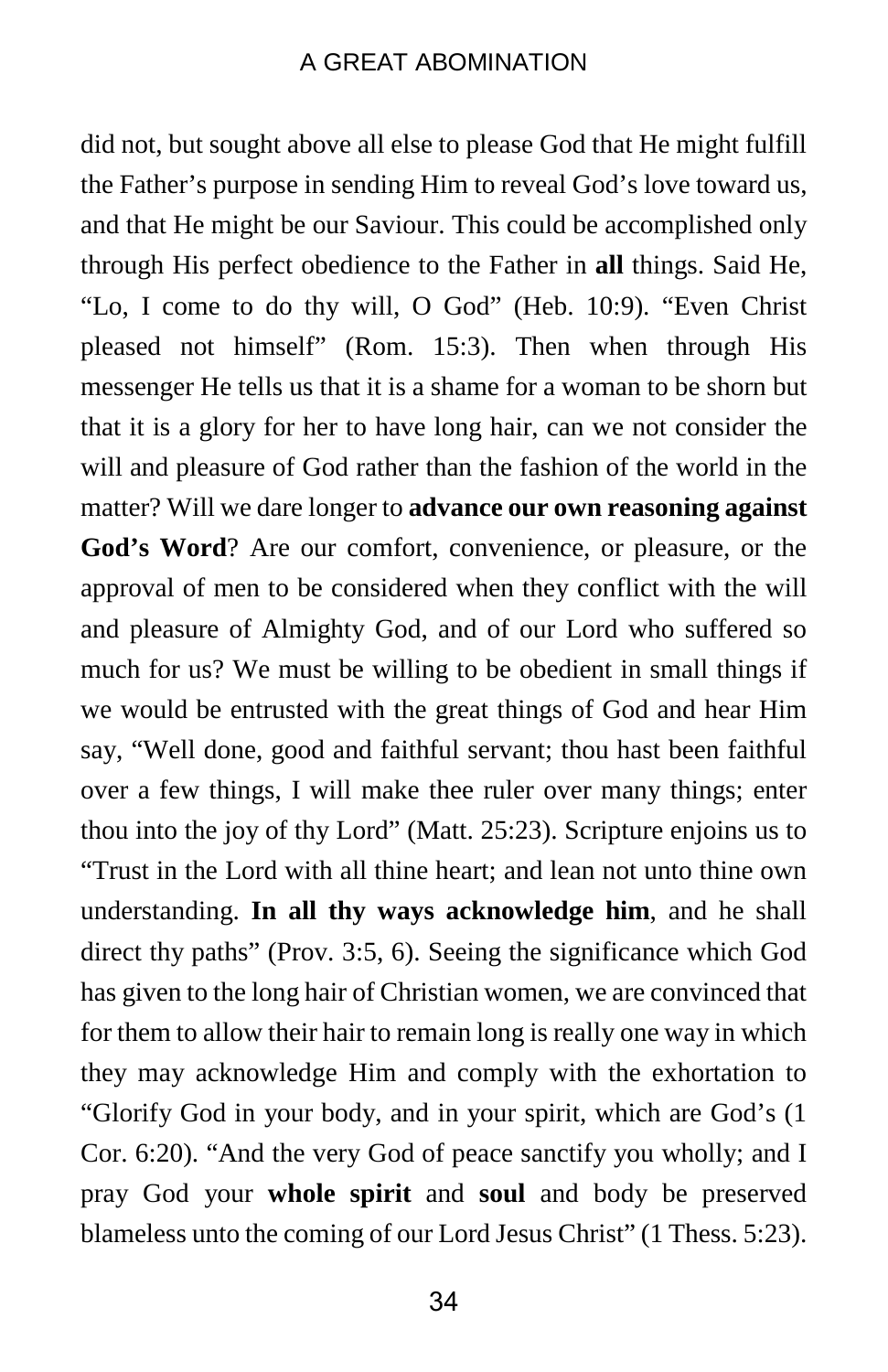When we shall have been sanctified and shall "have the mind of Christ" (1 Cor. 2:16), we will say with Him, "Not as I will, but as thou wilt" (Matt. 26:39).

#### **Conclusion**

Having found in God's Word the significance that He has given to the hair and clothing, can our reader imagine what feeling must be His as He looks down upon the inhabitants of this earth today? Can His all-seeing eye fail to notice the multiplied multitudes of professed followers of Him joining with still greater multitudes of the ungodly in their efforts to follow the fashion, even taking upon their heads the mark of shame, reproach, and rebellion against His will? Women are going about in men's clothing and dressing their daughters from early childhood to womanhood as if they were boys, thus making themselves and their children an "abomination unto the Lord thy God" (Deut. 22:5), throwing all womanly modesty to the winds—what does He think of these things? Are they pleasing to Him? Or do we no longer regard His Word? Ah! But we will regard it when we meet it in the Judgment Day.

May we not rightly consider this cutting off of women's hair more than a mere fashion or a passing fancy when we remember that this custom has existed for several years and has been adopted by the women of practically every civilized nation of the world. And where did the present custom have its origin as a fashion, or where was it first commonly employed by the present generation? At about the time when the women of America began cutting off their hair, the writer's attention was called to an article written by the Russian Princess Kouraldne from which we quote: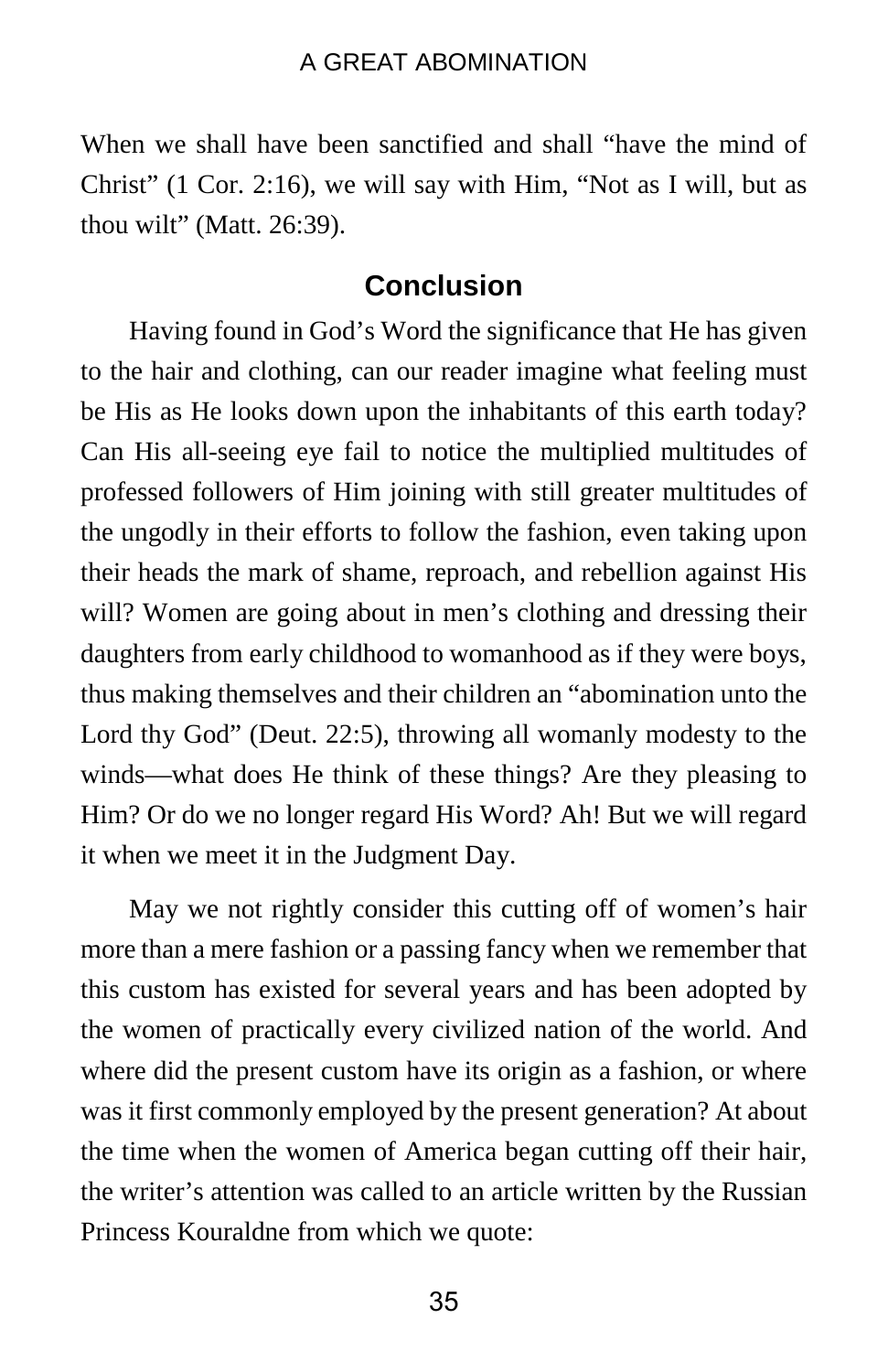"Many of the Bolsheviks had their 'wives' with them, as the communists now call their **female comrades, with the inevitable short hair**—impudent and brazen, vulgar creatures." Can Christian women afford to turn from God's Word to share in this custom of the women of a God-denying, God-defying nation—a nation that today is making every effort to blot the very name of God out of the minds of all who come within its boundaries, and which is sending its emissaries into every country under the sun with its deathdealing, soul-blighting message of Godlessness?

Note this report:

## **Bob-Haired Girls Killed Anti-Red Chinese Stage Ruthless War at Canton**

Canton, Dec. 17, 1927.—At least fourteen bobbed-haired girls and women have been shot down by anti-red troops. Bobbed hair is considered to be the sign of a female communist in China.

A ruthless campaign against the communists is continuing. The troops shot down the girls and women in the streets without compunction.

—From the DAILY TIMES

(Oklahoma City, Oka.)

In Old Testament times God spoke often to His people through signs and symbols, and almost or quite everything connected with the temple worship of the Jews in some manner pointed to Christ, His coming, and His work of redemption; and after He came and throughout His ministry He continued as the Father had done,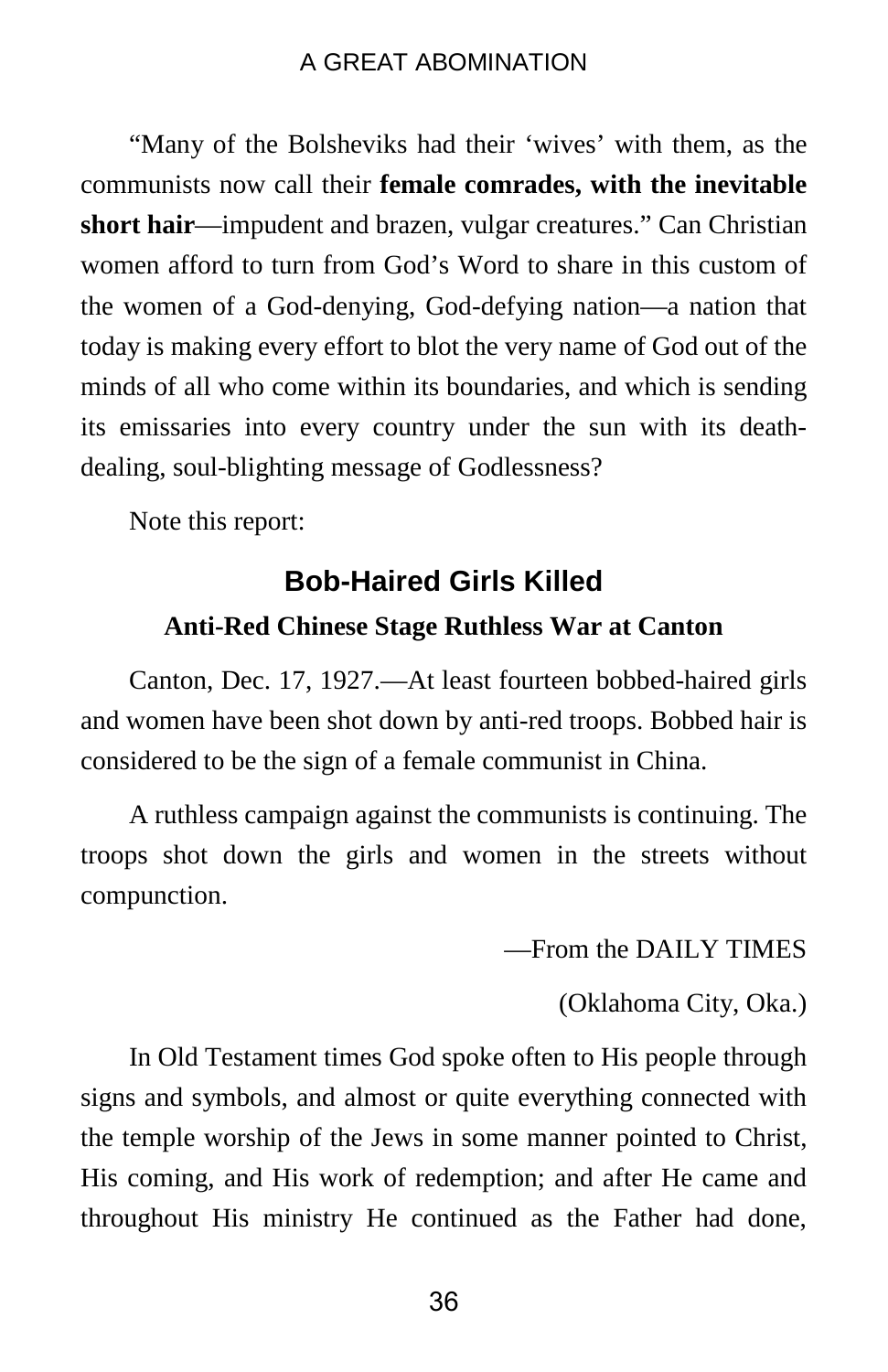speaking to the Jews in parables and by miracles. The Jews were so accustomed to this manner of teaching that it was said of them, "The Jews require a sign" (1 Cor. 1:22). As there shall be signs of "His coming and of the end of the world" (Matt. 24), we are led to believe that God has not abandoned this manner of speaking to His people, nor does He fail to observe signs of the condition of the hearts of the people as indicated by their ways. He urged His people to be alert and watchful, to observe the signs that were being manifested about them and those that should be manifested, saying, "Now learn a parable of the fig tree; when his branch is yet tender, and putteth forth leaves, ye know that summer is nigh: So likewise ye, when ye shall see all these things, know that it [the time of His coming] is near, even at the doors" (Matt. 24:32, 33). As the tender branch and starting leaves point to the near approach of the summer season with its warmth, and fruitage, and pleasures, so the events of which He spoke to the disciples shall point to the coming of the Lord with all that it means of unbounded love and joy and blessing to "all those who love His appearing" (2 Tim. 4:8); and often things that seem small and unimportant in themselves are to the thoughtful observer indications of mighty things to follow. Having already learned from God's Word that cutting off the hair was and is a mark of the rebellious, disobedient, and insubordinate woman as the wife of the man, or of such a people as the "wife of God," and as we view the present condition into which the women throughout the civilized world have entered willingly, and to which many men have acquiesced or lent their approval, are we not compelled to look upon it as a symbol of a world-wide revolt against the will and authority of God? Can we be surprised if this "sign" be followed sooner or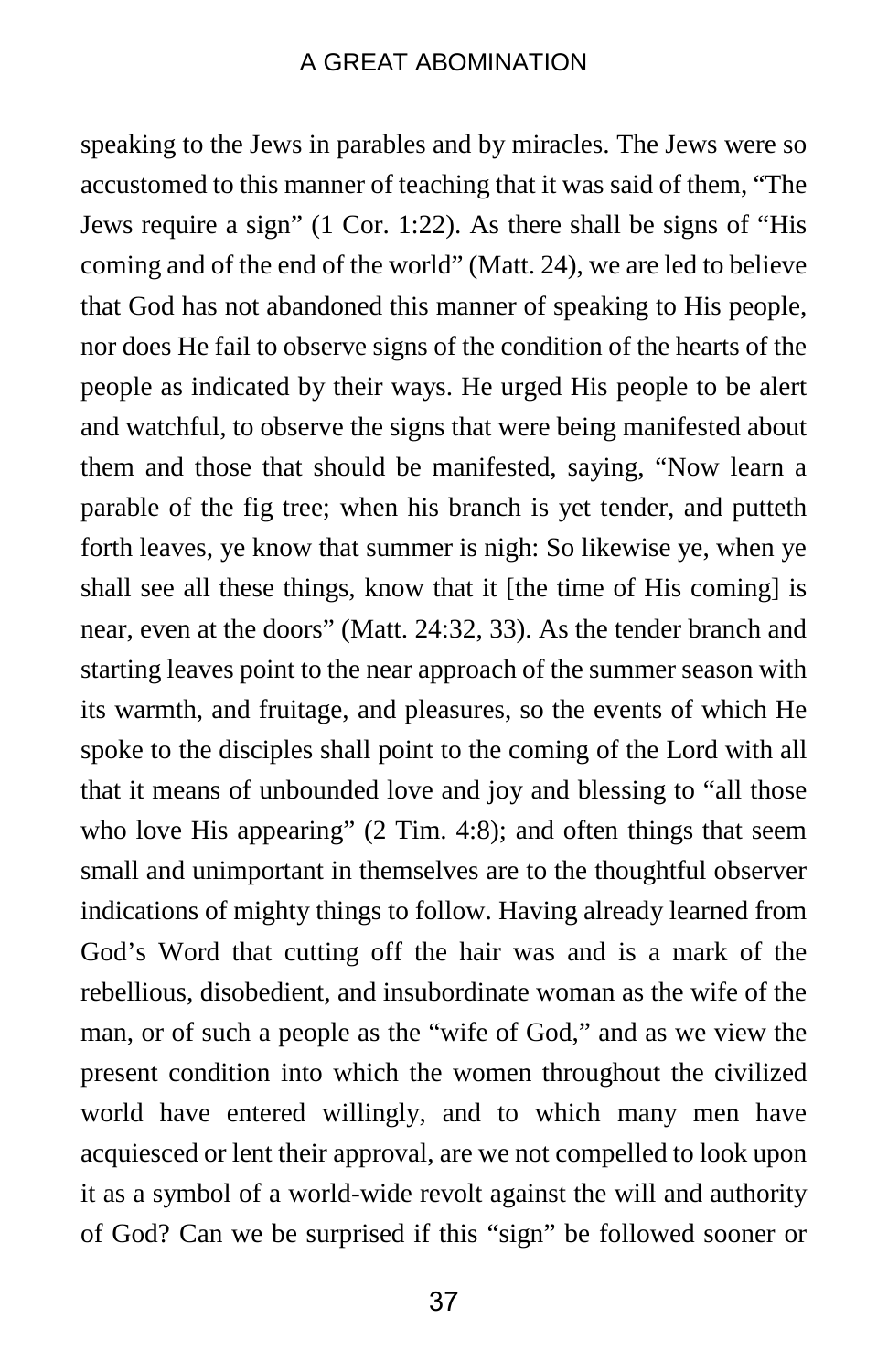later by a mighty expression of disapproval from Him? We hear much of the "emancipation of women, equal rights, equal suffrage," and the "fifty- fifty" marriage arrangement. What does it all mean? Is it anything else than the condition that accompanies women's cutting off the hair and putting on men's clothing? Almighty God says that these are an abomination and shame; and as this condition is fast becoming world-wide, may we not correctly term it, "**a great abomination**"?

We have but to open our eyes to see the coldness and indifference and open rebellion of the masses of the people toward God and His Son Christ Jesus, and the irreverence for God's Word. Paul tells us of the "perilous times" that shall be in the last days, and warns us even of those "having a form of godliness, but denying the power thereof" (2 Tim. 3:5). In the record of God's dealing with His people, we find that the direct result of their obedience to Him was the bestowal of His favor upon them, while their disobedience ever called forth His rebuke, disfavor, or punishment. Will He deal differently with His own chosen people, the Church, who have not only this record but also Christ and the apostles with their teaching and examples, and the Holy Spirit to reveal to us His will and way? In view of present conditions, what may the Church and the world rightfully expect from the hand of God today? Whither are we drifting?

Let us return to the Lord, seek His forgiveness, and submit to His will, then with spiritual eyes and ears open, observe the "signs" as they appear, and await their fulfillment and God's time for recompense. Let the women of the Church choose in **all** things to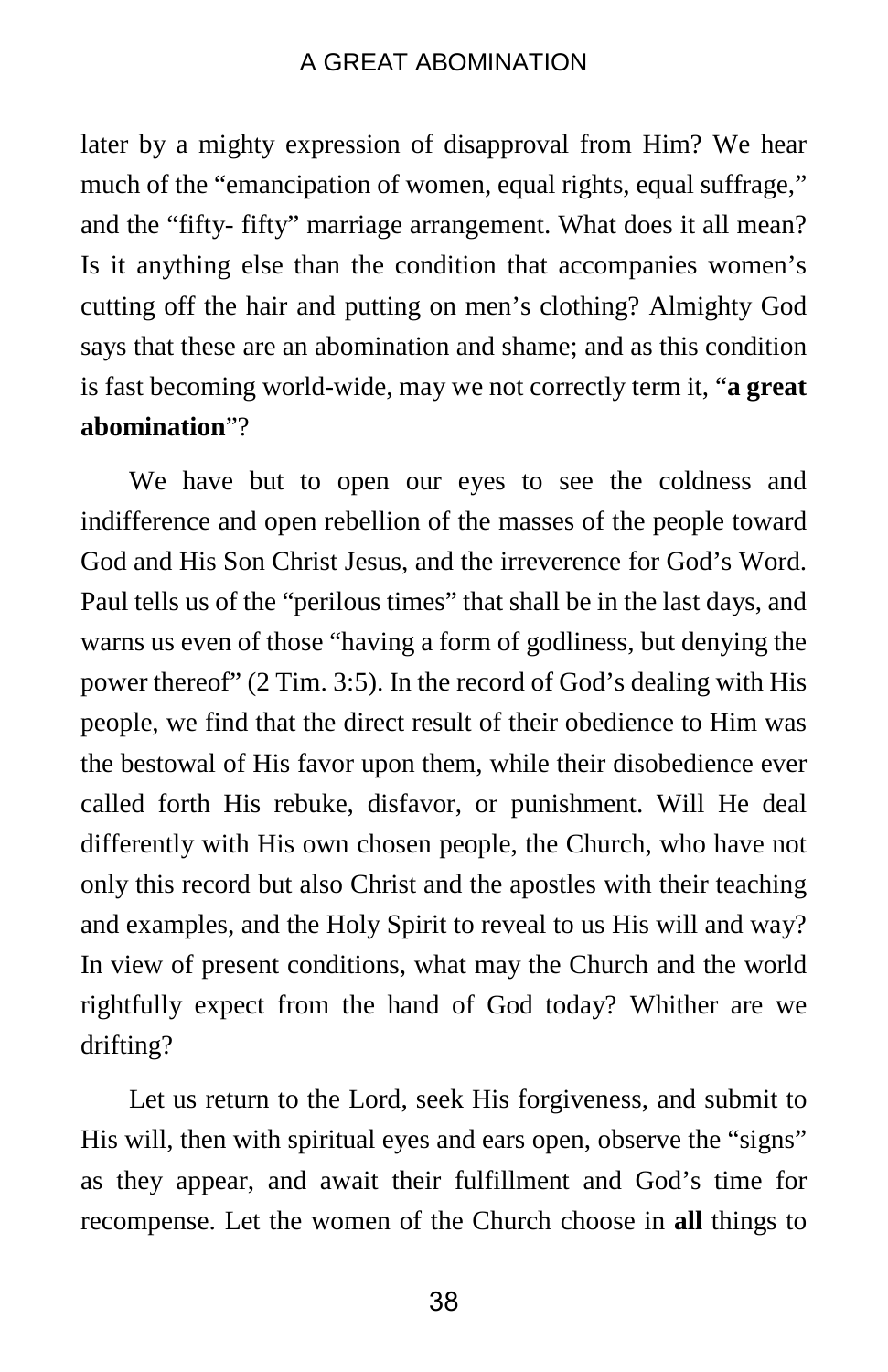please their Lord rather than to follow the god of fashion. Let them refuse to adopt ways and customs that appear pleasing to **them**, until they shall first go to their Bibles and inquire of God if they be the ways of righteousness and pleasing unto **Him**. May Christian women ever seek to make their outward appearance a correct expression of their purity, reverence for God and His Word, and complete submission to His will, "fleeing youthful lusts" (2 Tim. 2:22).

Even to Christian women who have Christian husbands to encourage them in their efforts to obey God in all things, it may seem difficult at times to follow instructions as we have found them in His Word. However, if we have the desire in our hearts to obey God He will give us grace sufficient to enable us to do so. The Christian woman whose husband is disobedient may find Christian living even more difficult, yet possible through His abundant grace. To those women who find themselves so situated the apostle Peter wrote: "Likewise, ye wives, be in subjection to your own husbands; that, if any obey not the word, they also may without the word be won by the conversation of the wives; while they behold your chaste conversation coupled with fear" (1 Peter 3:1, 2). The Greek word in this Scripture rendered "conversation" means "behavior." As actions speak louder than words, so may the testimony of the pure and faithful life of a Christian wife be more effectual in winning her husband for the Lord than may be even an oral gospel message from another, and in like manner may a believing husband win an unbelieving wife: "For what knowest thou, O wife, whether thou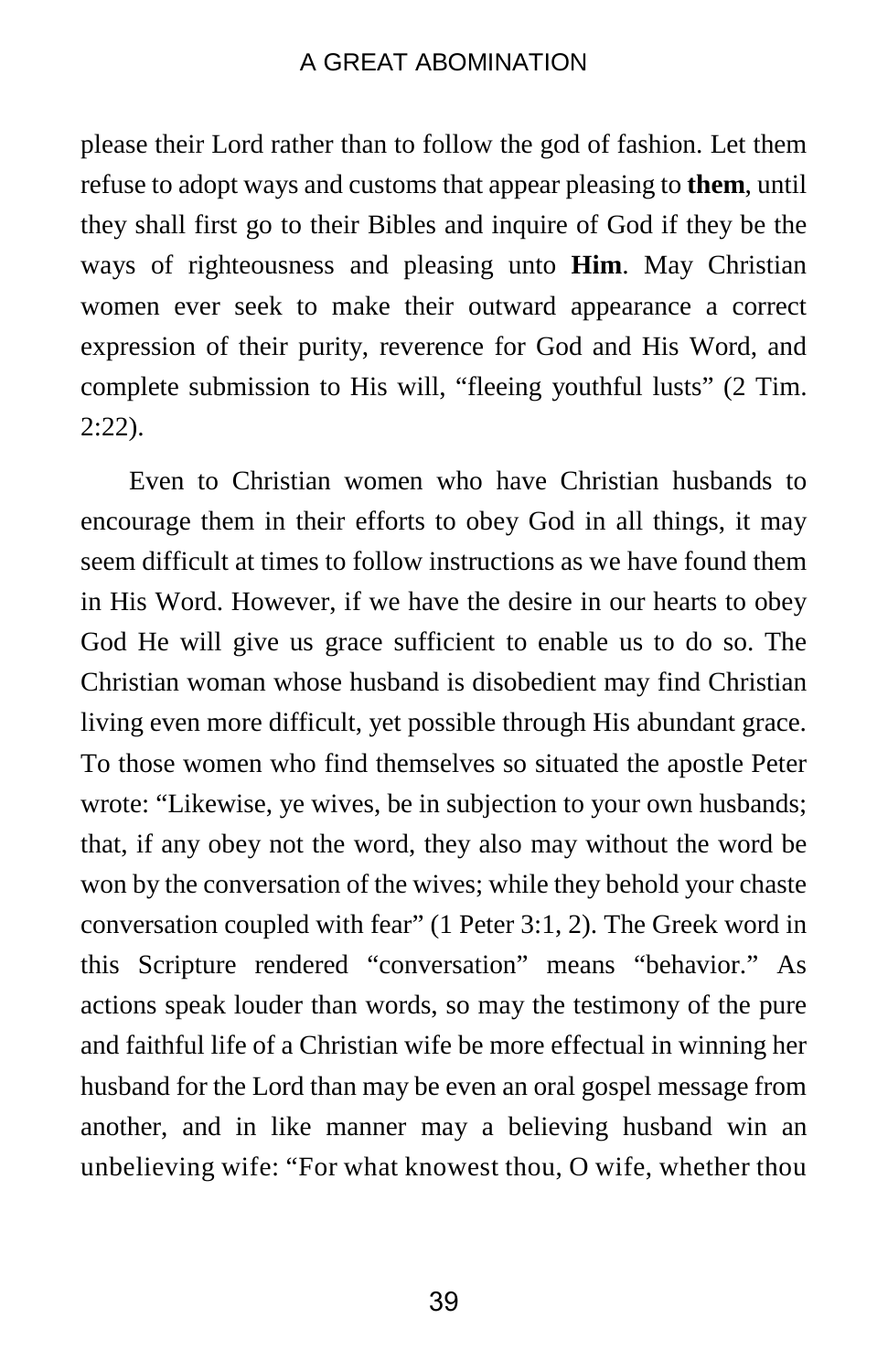shalt save thy husband, or how knowest thou, O man, whether thou shalt save thy wife?" (1 Cor. 7:16).

Having carefully considered the teaching as found in God's Word regarding our outward appearance, could Christian women with shorn hair or wearing men's apparel go out joyfully to meet their Lord if He should come today? With the desire to please Him uppermost in our hearts and minds, let us as Christians earnestly ask of God these searching questions: **How do I look**? Am I pleasing in Thy sight, or am I making myself as one who is an "**abomination unto Thee**?"

My dear readers, let us hasten to put on our "wedding garments," and be ready to receive our Lord joyfully when He comes.

> "Trim your lamps and be ready, For the Bridegroom's nigh!"